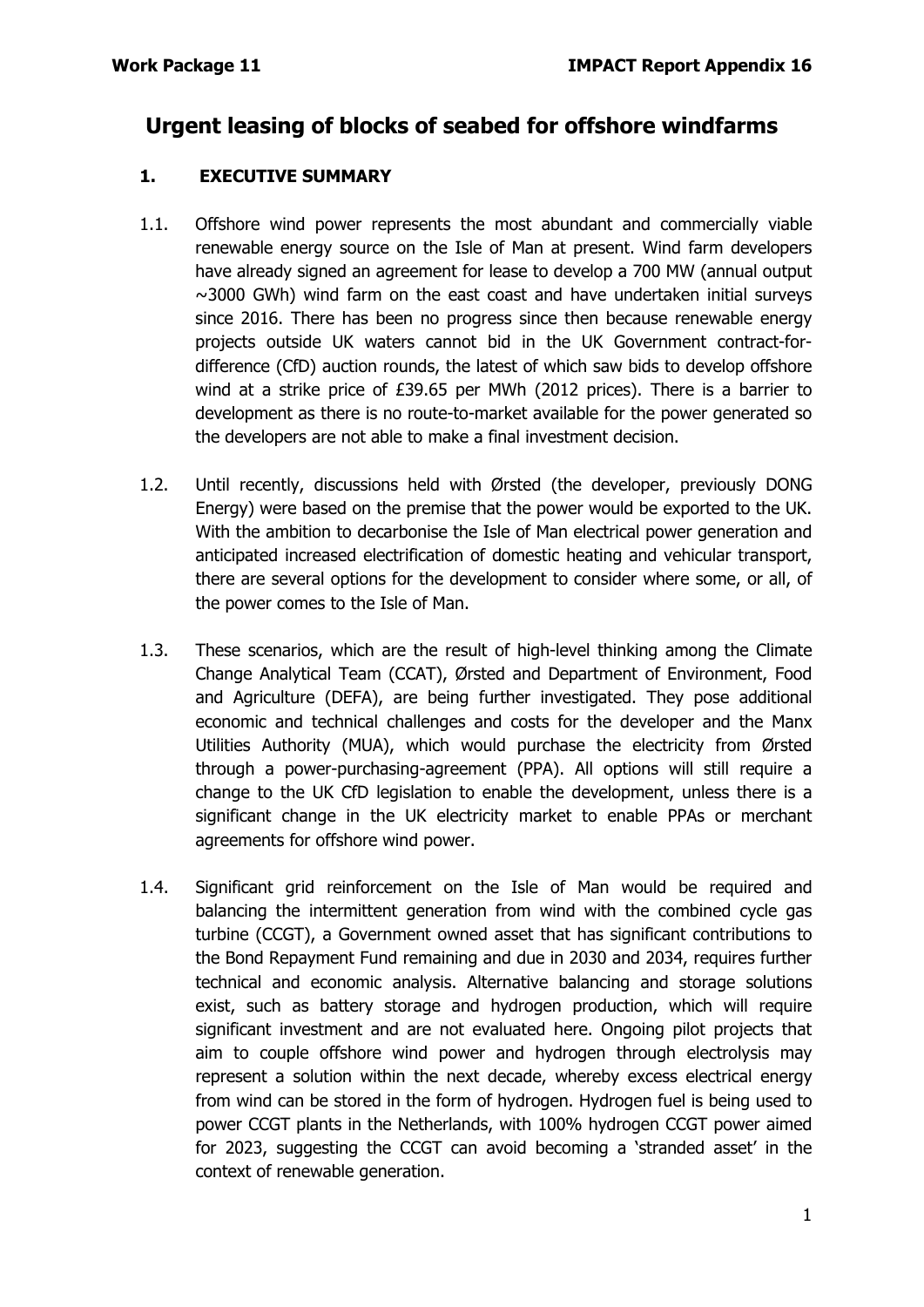- 1.5. Offshore wind represents an opportunity for public investment with attractive rates of return if sufficient capital can be invested after the construction of the project. Other developments in the Eastern Irish Sea are 50% owned by Danish pension funds, for example.
- 1.6. The Department of Infrastructure (DOI) and DEFA are in active negotiation about the options for progression presented herein. The Action Plan (AP) resulting from the Climate Emergency Transformation will inform these negotiations going forward. The UK CfD issue is highly unlikely to be influenced by the AP, since it is a UK Government decision.

# **2. OFFSHORE WIND: OVERVIEW**

2.1. Europe is the world leader in offshore wind energy production, with the first offshore wind farm having been constructed in Denmark in 1991 (Wilkes, 2010). Offshore wind energy generation has since accelerated and by 2018 the total installed offshore wind capacity in Europe equated to 18.6 GW (2% of all electricity consumed in the region) (Wind Europe, 2019). This production corresponds to 4,542 connected turbines across 11 nations (Wind Europe, 2019). The continued expansion of offshore wind shows no abatement as the technology develops to maximise economic competitiveness. In 2018, Europe added 2.6 GW of net offshore capacity, 85% of which were within UK and German waters (Wind Europe, 2019). The UK has the largest amount of offshore wind energy production with 44% of all installations in MW. Offshore wind accounts for 39% (c 8.5 GW) of Britain's total wind capacity and growing due to the end of subsidy schemes for onshore wind farms and continued support from the Contract for Difference (CfD) scheme. To achieve the UK's new legally binding decarbonisation goal of "net-zero" it is likely that 75 GW of offshore wind will need to be delivered by 2050 contributing to 369 TWh of variable renewables by 2050. The UK Government has already committed to an ambitious target for offshore wind of 30 GW by 2030.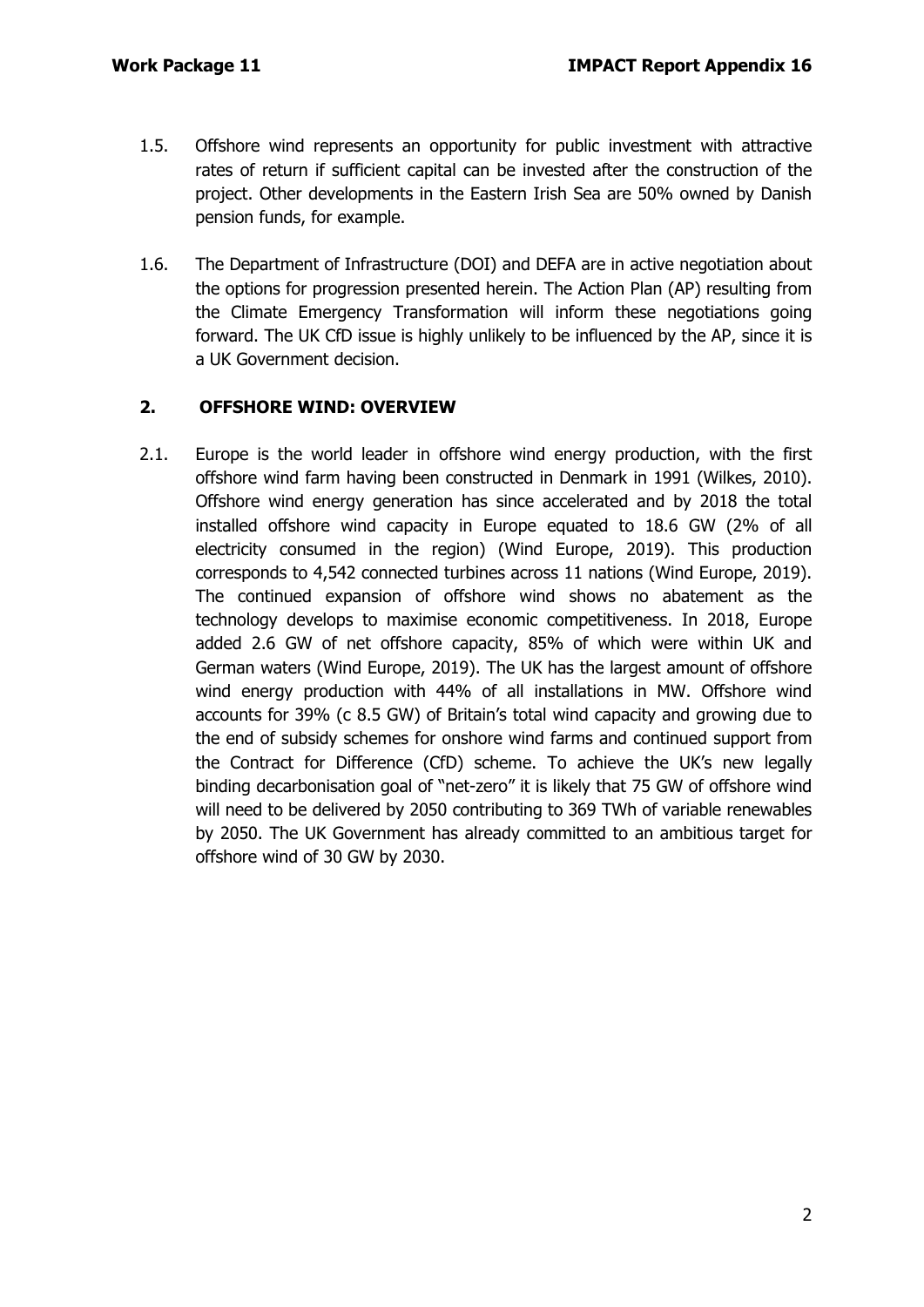

Figure 1. Location of existing and proposed offshore wind farms around the British Isles. (4C Offshore, 2019)

- 2.2. Overall, wind farms are increasing in size, from an average development size of 79.6 MW in 2007 to 561 MW in 2018. In the UK, construction began on the world's largest offshore wind farm (the Hornsea One project) which will have the generation capacity of 1,200 MW (= 1.2 GW) from 174 turbines once fully operational in 2020 (Ørsted, 2019).
- 2.3. As well as overall increases in the power output of wind farms, the turbines within them are also increasing in capacity, reflecting the increased economic returns from the increased load factors larger turbines yield. The average size of newly installed offshore turbines in 2018 was 6.8 MW, a 70% increase from 2014 (Wind Europe, 2019).
- 2.4. New investments in offshore wind energy in Europe in 2018 amounted to €10.3bn, a 37% increase from 2017, as 4.2 GW of additional capacity successfully reached a financial investment decision (FID). Refinancing of offshore wind farms also hit a record level of €8.5bn, bringing total investments, including transmission lines, to €19.6bn (Wind Europe, 2019).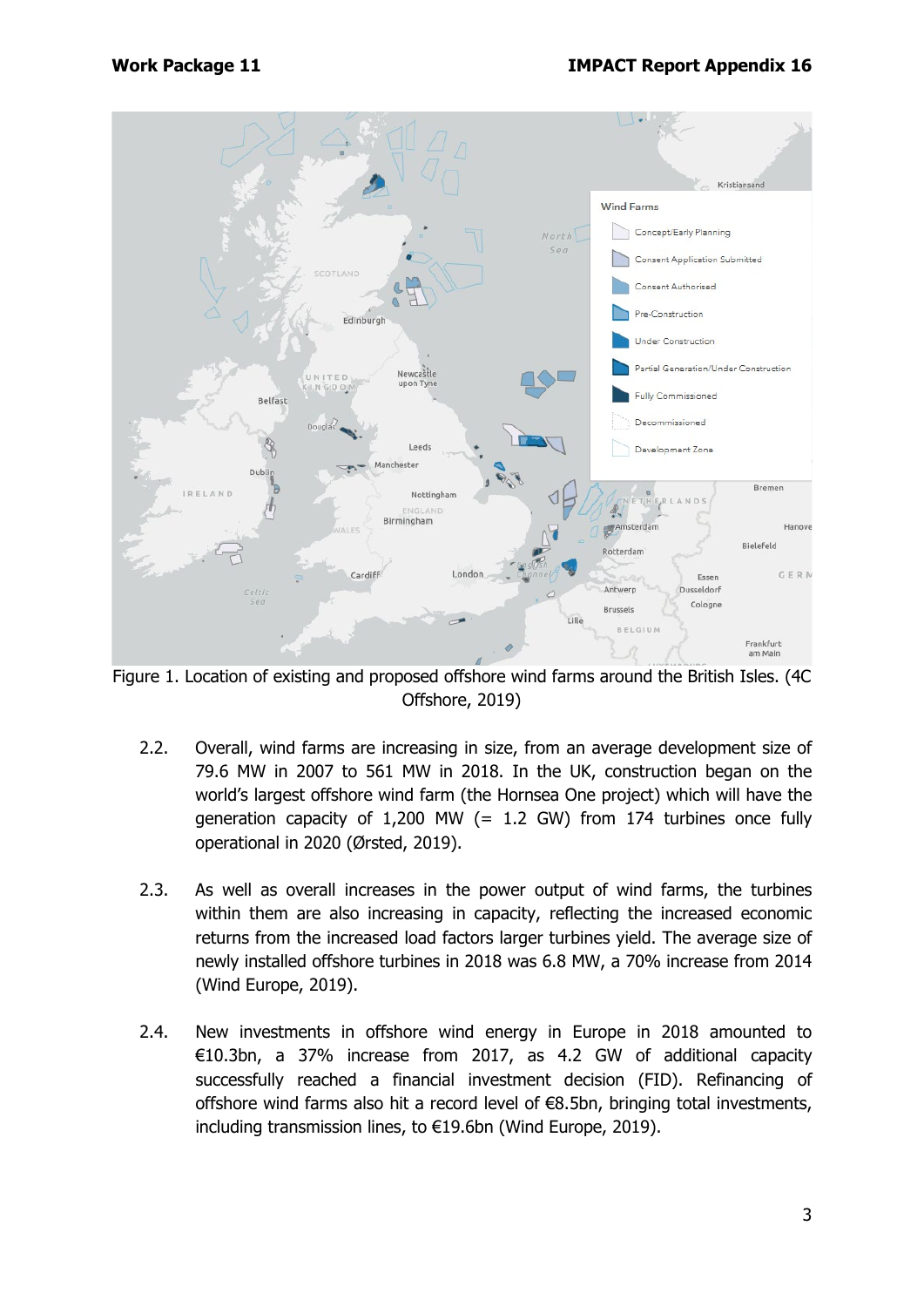- 2.5. The average water depth of developments in 2018 was 27.1 m, with the average distance to shore being 33 km (Wind Europe, 2019). The Hornsea One project is the furthest from shore at just over 100 km. Monopiles represent the preferred option for mounting turbines to the seabed (81.5 % of installations) although several other methods were used in projects in 2018, including a pilot project, the Floatgen project, which is trialling a floating turbine (Wind Europe, 2019).
- 2.6. On the 11th September 2017, Ørsted were awarded the contract to build the 'Hornsea 2' windfarm in the North Sea at a record low energy price for offshore wind in the UK, with a CfD at £57.50 /MWh (5.7p per kWh). The site will extend the 'Hornsea 1' site, which will be the world's first offshore development to exceed 1 GW in capacity, with a combined output of 3 GW by 2022. More recently, in September 2019, the latest round of auctions in the UK saw contracts awarded at record-low prices again, with several UK projects (Dogger Bank and Sofia) amounting to 2.6 GW achieving a strike price of £39.65 per MWh<sup>[1](#page-3-0)</sup>, which is below the wholesale price of electricity in the UK. This means that offshore wind no longer requires subsidisation from the UK government and is competitive against the marginal cost of electricity from the Pulrose CCGT power station<sup>[2](#page-3-1)</sup>. Now offshore wind is competitive in the domestic generation market, the sector may move towards long-term power-purchasing agreements (PPAs) outside the CfD mechanism. This has already been shown to be possible with onshore wind developments. For example, Green Investment Group Ltd (GIG) structured and secured a long-term power purchase agreement (PPA) for the Hornamossen wind farm (Sweden) with Swiss energy utility Axpo Nordic, part of the Swiss energy group Axpo. GIG has now sourced and structured PPAs for almost 1 GW of onshore wind capacity in Sweden, equivalent to over 10% of Sweden's total onshore wind installed capacity.

# **3. OFFSHORE WIND IN THE NORTHERN IRISH SEA**

- 3.1. In 2018, the North Sea accounted for 70% of all offshore wind production in Europe, followed by the Irish Sea at 16% (Wind Europe, 2019). Much of the Irish Sea developments have been undertaken in the Eastern Irish Sea by Ørsted, near the Lancashire and Cumbrian coasts. A series of projects totalling nearly 1.2 GW of generation capacity are operational (see figure 1). Other developments north of the Welsh coast and the Wirral have also been completed by Stadtwerke München, Greencoat UK and Ørsted along with other stakeholders (total production capacity equal to 271 MW), with an additional capacity of 576 MW in the 'early planning' phase at Stadtwerke München's 'Gwynt y Môr Extension'.
- 3.2. Offshore wind development opportunities on the western side of the Northern Irish Sea within the Republic of Ireland's waters are also in the early planning

<span id="page-3-0"></span> $1$  Strike prices are given in 2012 prices so that year-on-year prices are comparable without inflation.

<span id="page-3-1"></span><sup>&</sup>lt;sup>2</sup> The marginal price of electricity from the Pulrose CCGT is estimated to be £45 per MWh (2018 prices).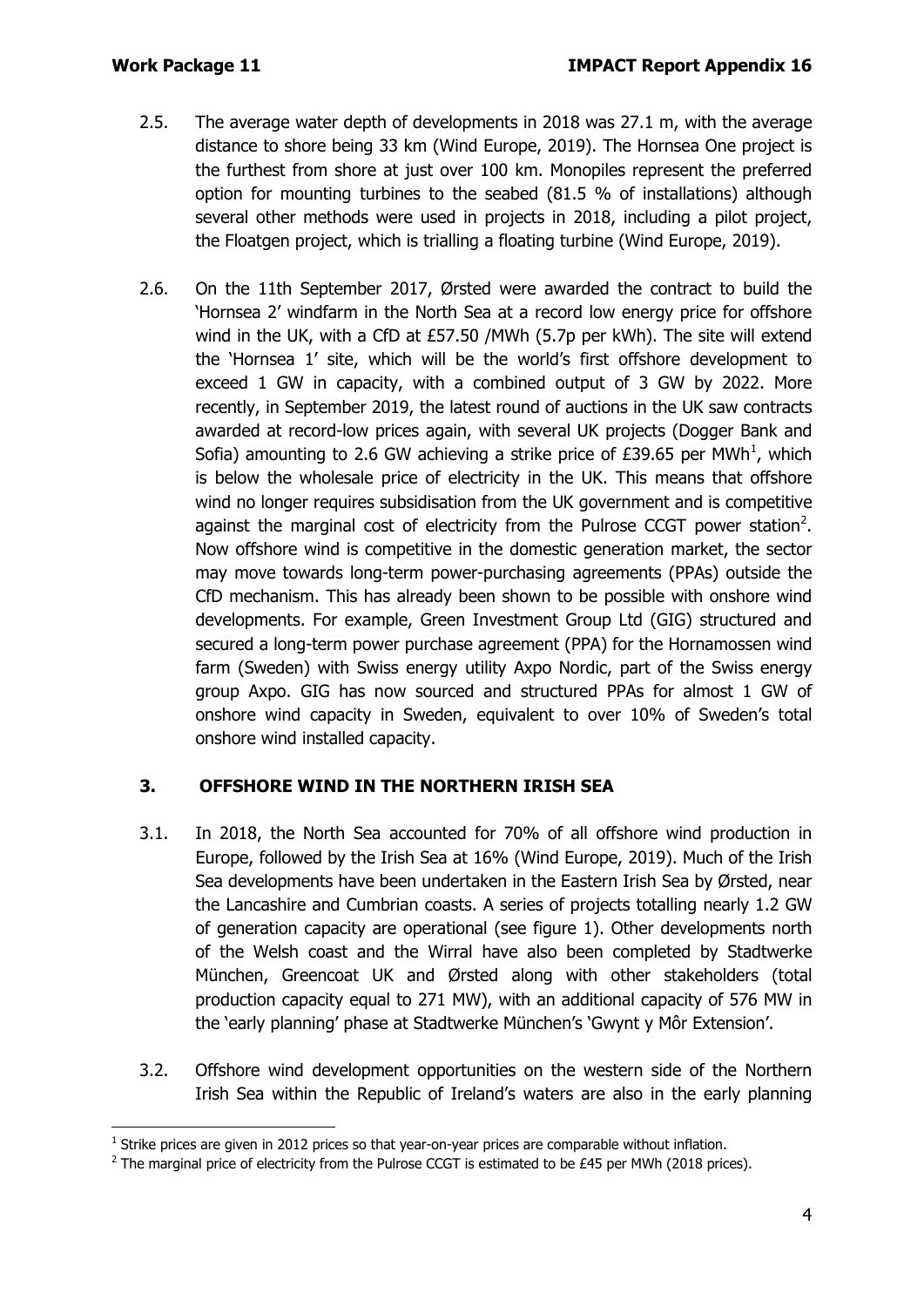

phase, with potential power generation capacity of up to 1.8 GW (4C Offshore, 2019a).

Figure 2. Existing Offshore Wind Farms in the Northern Irish Sea.

3.3. The average minimum depth that these developments occur at is 25 m relative to Mean Low Water Spring (MLWS), with small areas of the Walney extension perimeter being deeper at 55 m, though turbine layout may avoid deeper pockets of seabed (Figure 1). The economics and engineering challenges of construction mean depth is a factor in site-selection, although the UK Crown Estate recently extended pre-selection of areas for the UK's fourth round of auctions to include waters up to 60 m (a 10 m increase on previous proposals) in response to developers feedback and to enable a further development (The Crown Estate, 2018). It is likely that further developments in floating wind farm technology will overcome the depth barrier to development in the future.

# **4. WALNEY EXTENSION EXAMPLE**

4.1. The Walney extension, owned by Ørsted, is situated off the Cumbrian coast and is visible from the Isle of Man. It is the largest operational wind farm in the world (2019) and has a capacity of 659 MW from 87 turbines (40 x MHI-Vestas 8.25 MW turbines and 47 x Siemens Gamesa 7 MW turbines, the largest and most technologically advanced turbines from the respective manufacturers). The power output from the wind farm, together with the adjoining smaller projects ('Walney 1' and 'Walney 2') (see figure 2 & 3), is 1,300 GWh annually, equivalent to the electric power use of 580,000 UK homes each year.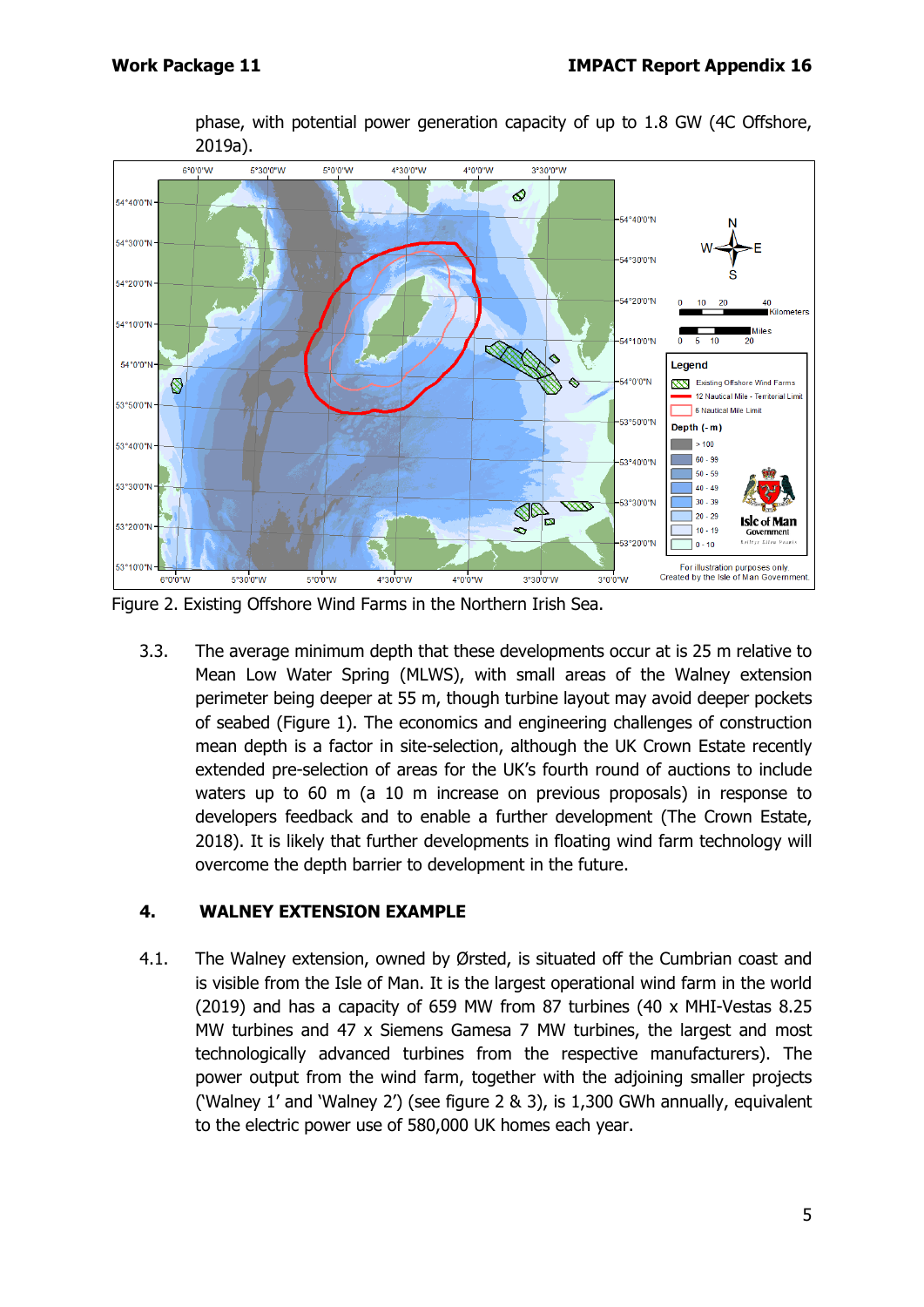4.2. The Walney Extension was awarded consent in November 2014 following a 4 year agreement process, and offshore works were completed in June 2018 (3 years, 7 months from consent). The extension project created up to 250 new jobs during the operations and maintenance phase, including jobs that are supported through Tier 1 supply chain as well as 'direct' Ørsted employees.



Figure 3. The Walney Extension and surrounding wind farm areas, visible from the Isle of Man.



Figure 4. View of Walney windfarm with the Isle of Man on the horizon (Source: The Global Warming Policy Forum; [www.gwpf.com\)](http://www.gwpf.com/)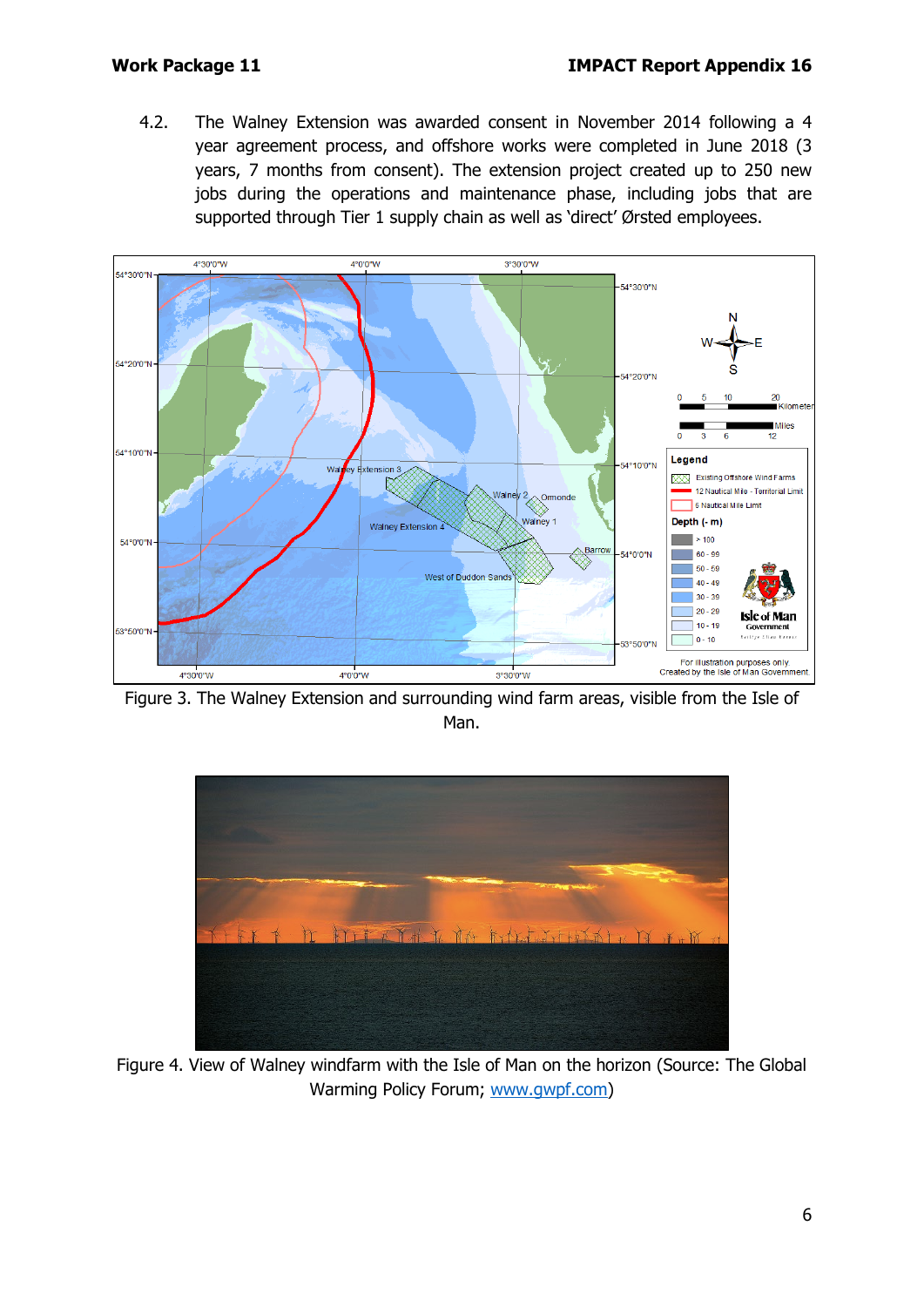#### **5. ISLE OF MAN OFFSHORE WIND GENERATION POTENTIAL**

- 5.1. An overview of offshore wind potential within the Isle of Man Territorial Sea was commissioned within a report produced by AEA Technology plc (AEA, 2010). The report can now be considered largely out of date, owing to the significant technical and economic advances made within the industry. For example, the turbines considered in the four hypothetical development areas had outputs between 3.6 MW and 5 MW (AEA, 2010), which were considered large turbines at the time, with an aggregated capacity of 2.5 GW. In 2018, Siemens Gamesa announced plans to produce and supply 10 MW turbines for offshore developments in a Dutch offshore windfarm (due for completion in 2023), which are more than twice as powerful in terms of energy output as those considered in the AEA (2010) report. Furthermore, General Electric (GE) has designed a 12MW turbine for offshore development, which generates up to 67 GWh annually with a 63% capacity factor. A single turbine could be expected to generate enough power for 16,000 homes from a typical site in the German North Sea (GE, 2019).
- 5.2. As a consequence, and in line with decreasing construction costs per MW, the economics of the industry have also changed significantly. AEA (2010) estimated the levelised cost for offshore wind production (with a 10% discount rate) would be £0.180 per kWh. However, recent projects were awarded a contract for difference in the UK for £0.039 per kWh in 2018, supplying energy more than three times cheaper than the AEA (2010) estimates and cheaper than the current (2019) levelised cost for electricity-from-gas (£0.045 per kWh).
- 5.3. The AEA (2010) report can therefore be considered to greatly underestimate the energy capacity potential of offshore wind in the Isle of Man territorial sea, as well as underestimating the economic competitiveness of offshore wind technology. With that in mind, it is encouraging that offshore wind still scored high in the documents multi-criteria analysis, which weighed energy capacity and output against qualitative criteria such as public acceptance, carbon savings and environmental impacts. Furthermore, public acceptance of offshore wind has generally increased in the UK from 77% acceptance rate in 2012 to 83% in 2018.

#### **6. ØRSTED 'ISLE OF MAN' PROJECT**

- 6.1. In February 2014, the Isle of Man Government took the first step towards exploring the opportunities for the generation of offshore wind (Offshore Energy Strategy; Report GD 2014/0028) and invited expressions of interest from parties seeking to develop offshore energy production in the territorial sea.
- 6.2. Following a review of several formal tender submissions in 2014, which all identified a similar location for development, the Environment & Infrastructure Committee recommended that DONG Energy (now Ørsted) be selected as the preferred bidder for offshore wind. The site-selection process undertaken by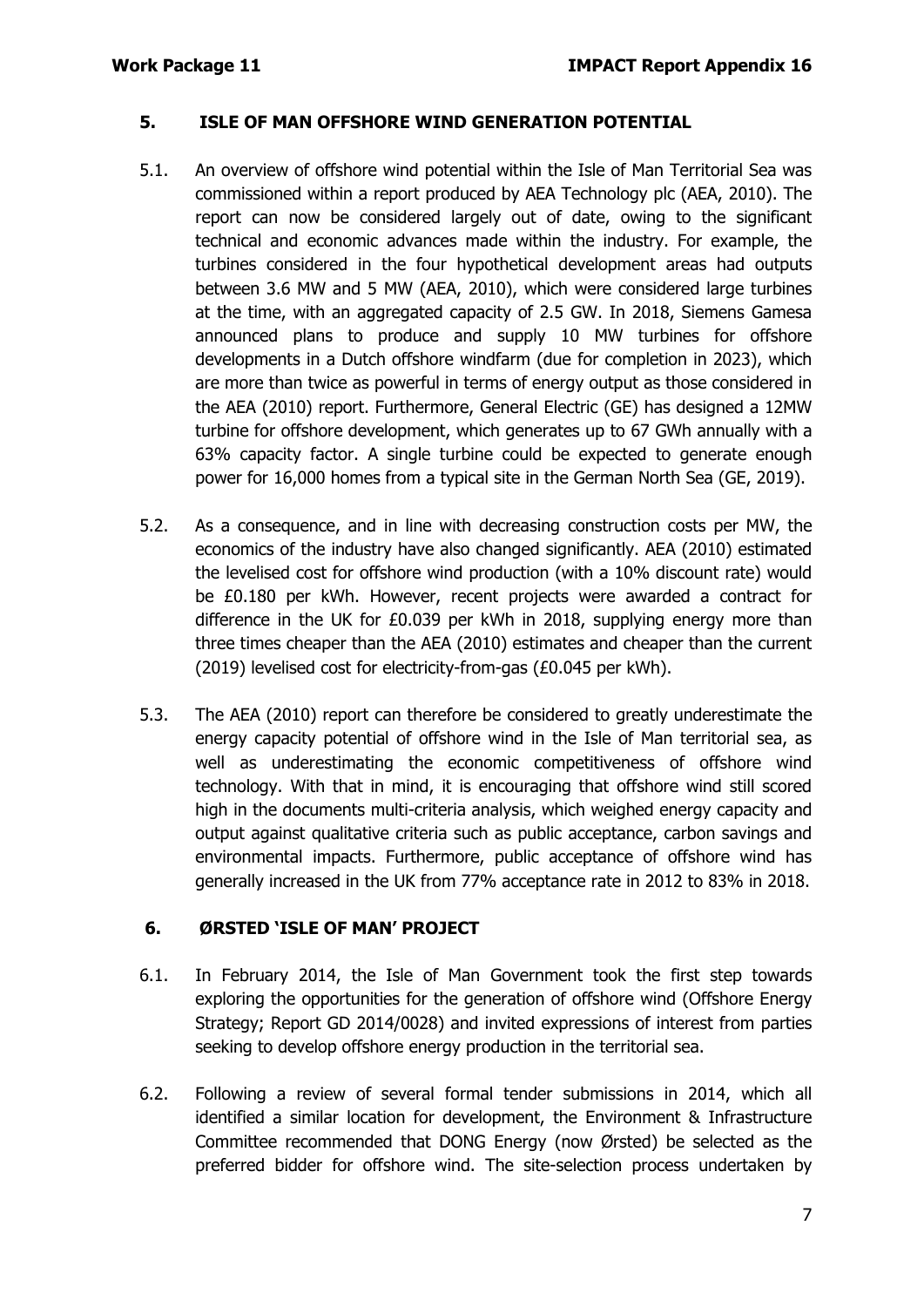Ørsted took into account environmental, physical, biological and human constraints and landscape/seascape sensitivities as well as Cost of Energy reduction and wind speed considerations.

- 6.3. By November 2015, Ørsted had signed an 'Agreement for Lease' (AfL) contract with the Isle of Man Government Department of Infrastructure. The lease allowed Ørsted to carry out preliminary surveys to determine the practicality and commercial viability of siting wind turbines in the development of a 700 MW windfarm within the 12-nautical mile limit. The area deemed most practical by Ørsted is shown in Figure 2. The AfL site covers an area of 253 km<sup>2</sup>, with a mean depth of 21 m below MLWS, though the final development layout will be smaller. The site is between the 6 nautical mile limit and the territorial limit, north Douglas Head and south of Maughold Head. The intention was to export the estimated **3,000 GWh yr-1** (based on a 50% capacity factor) to the National Grid in the UK. For comparison, the total amount of electricity consumption in the Isle of Man in 2018, including domestic, commercial and industrial, was **360 GWh**  (Isle of Man Government, 2018). Current forecasts anticipate annual electricity demand in 2050 to be approximately 750 GWh following up-take of electric vehicles and heating (MUA, 2019), whilst current total annual energy demand on the island (from all energy sources, including road fuels and domestic heating) is **2,000 GWh**.
- 6.4. By September 2017, Ørsted had completed a geophysical study, socio-economic study and collected two years of marine mammal and seabird environmental studies, culminating in the submission of an annual AfL report and Socioeconomic benefits study. There has been no progress since that point however for the reasons outlined below. The AfL remains an attractive development opportunity for Ørsted providing a secure route to market can be established (see below).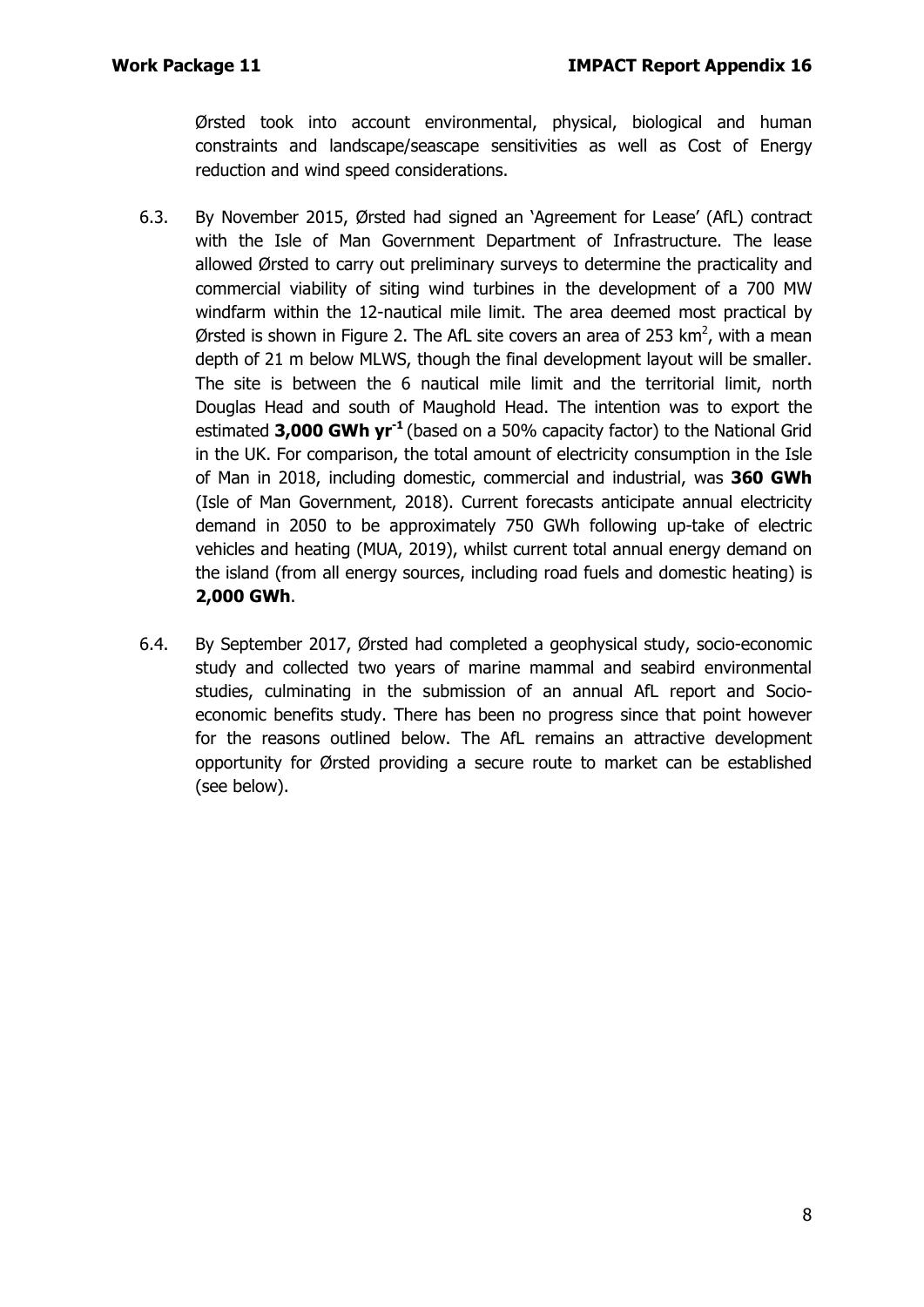

Figure 5. The Agreement for Lease (AfL) area being surveyed by Ørsted.

## **7. TIMELINE FOR GENERATION**

7.1. Following successful consent and an FID, construction of an offshore wind farm could begin within five years following a period of consenting, planning, finalising the turbine array and cable design and a subsequent Environmental Impact Assessment (EIA) and Community Engagement consultation process. Construction is expected to take up to 2.5 years. Likely development time is 7-8 years.

#### **8. ECONOMIC BENEFITS ACCRUING FROM SEABED LEASE**

8.1. Based on the strike price achieved at recent CfD auctions (2019; £39.65 MWh<sup>-1</sup>) and an annual generation estimate of 3,000 GWh, the seabed lease derived from 2% of project revenue would result in an economic benefit accruing to the Isle of Man Treasury of £2.4m/yr (DED, 2015).

# **9. BARRIERS TO PROGRESSION Contract for Difference outside of UK Waters, for 'UK' projects**

9.1. A Contract for Difference (CFD) is a civil contract contract between a low-carbon electricity generator and a government-owned company (such as the Low Carbon Contracts Company (LCCC) in the UK). The idea is that agreeing fixed rates for a certain number of years, settled at auctions, will incentivise companies to commit to producing low-carbon energy.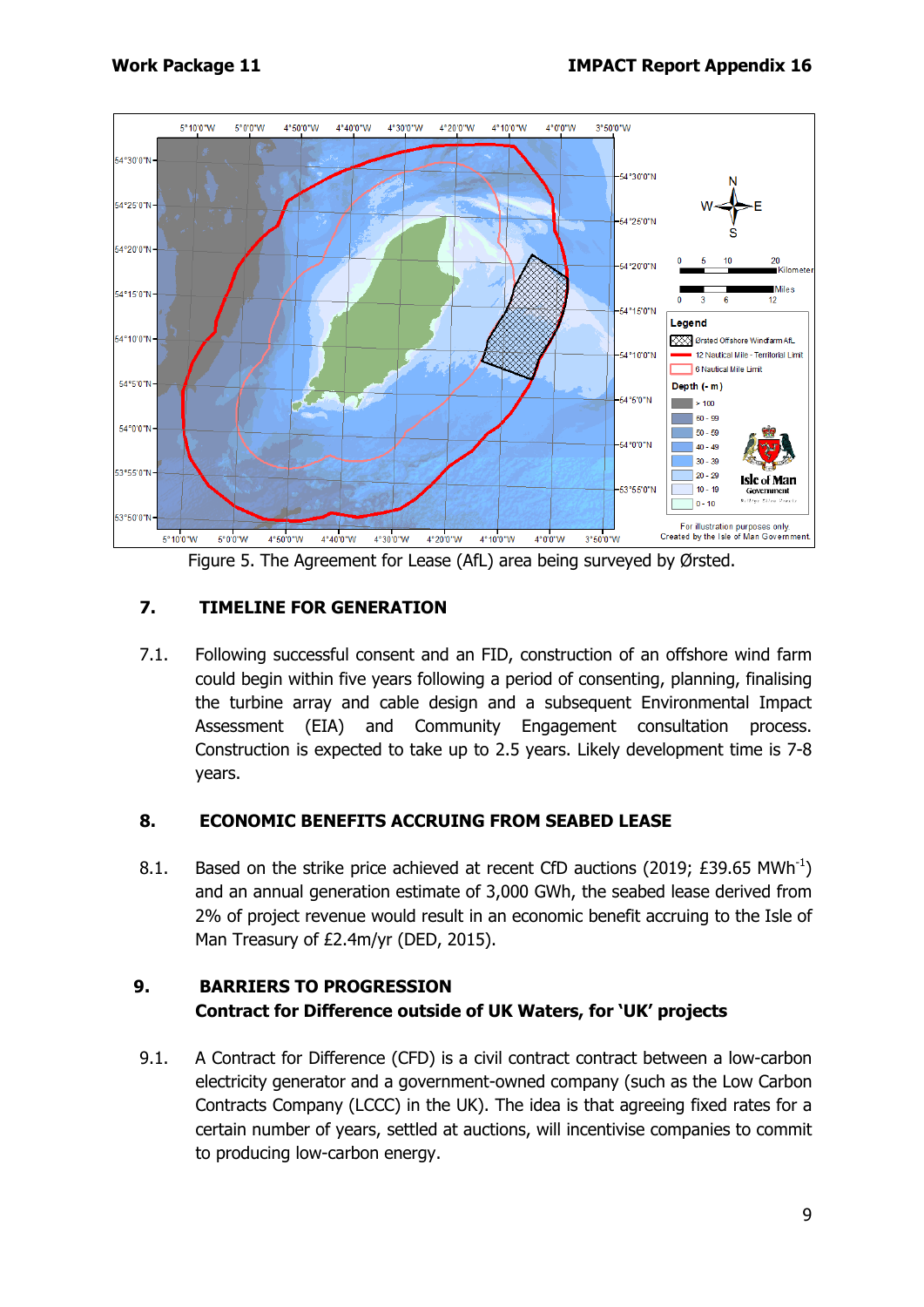- 9.2. The CfD works by guaranteeing a fixed price (strike rate) for energy generation companies (e.g. Ørsted), based on wholesale electricity market rates. The generators will then sell energy to suppliers, and the cost at which they sell it at may be the same as the strike price; below it; or slightly above it.
	- If the sales of energy by the generators are the same as the strike price, then there is no further action,
	- If the price is below that price, it will trigger top up payments by the suppliers,
	- While if the sales by the generators are at a higher price, it will result in generators paying back the difference.
- 9.3. The CfD allows developers to secure a fixed, pre-agreed price for the low carbon electricity they produce for the duration of the contract. It aims to give greater certainty and security of revenues to electricity generators by reducing their exposure to volatile wholesale prices, while protecting consumers against paying for higher support costs when electricity prices are high. The UK Government Department for Business, Energy and Industrial Strategy (BEIS) is budgeting for 2023-2024 and 2024-2025, and is set to allocate further significant offshore wind energy generation capacity. Strike prices for offshore wind projects delivering 2023-24 have been set at £56 per MWh (4C Offshore, 2019). The most recent auction (2019) results saw developers in the North Sea bid at a record low £39.65 per MWh, which is cheaper than the wholesale price of electricity in the UK and cheaper than the marginal price of generation from CCGT plants.
- 9.4. However, under secondary legislation in the UK Energy Act (2013), CfD bids from projects outside of UK waters (including the Isle of Man and Channel Islands) are not permitted. Therefore, the Ørsted 'Isle of Man' offshore wind development was not able to bid in previous CfD auctions, the most recent of which was 29 May 2019 with subsequent offshore renewable CfD auctions planned for 2021.
- 9.5. The development of the Ørsted project, which has outlined the route-to-market as export of power to the UK, is waiting until there is a decision made by the UK Government that the contract for difference (CfD) can be applied to schemes in Crown Dependency waters.
- 9.6. Isle of Man government officials and Ørsted have remained committed to the development of an offshore wind farm by seeking amendments and/or mechanisms that comply with UK legislation, which has stalled progress to date.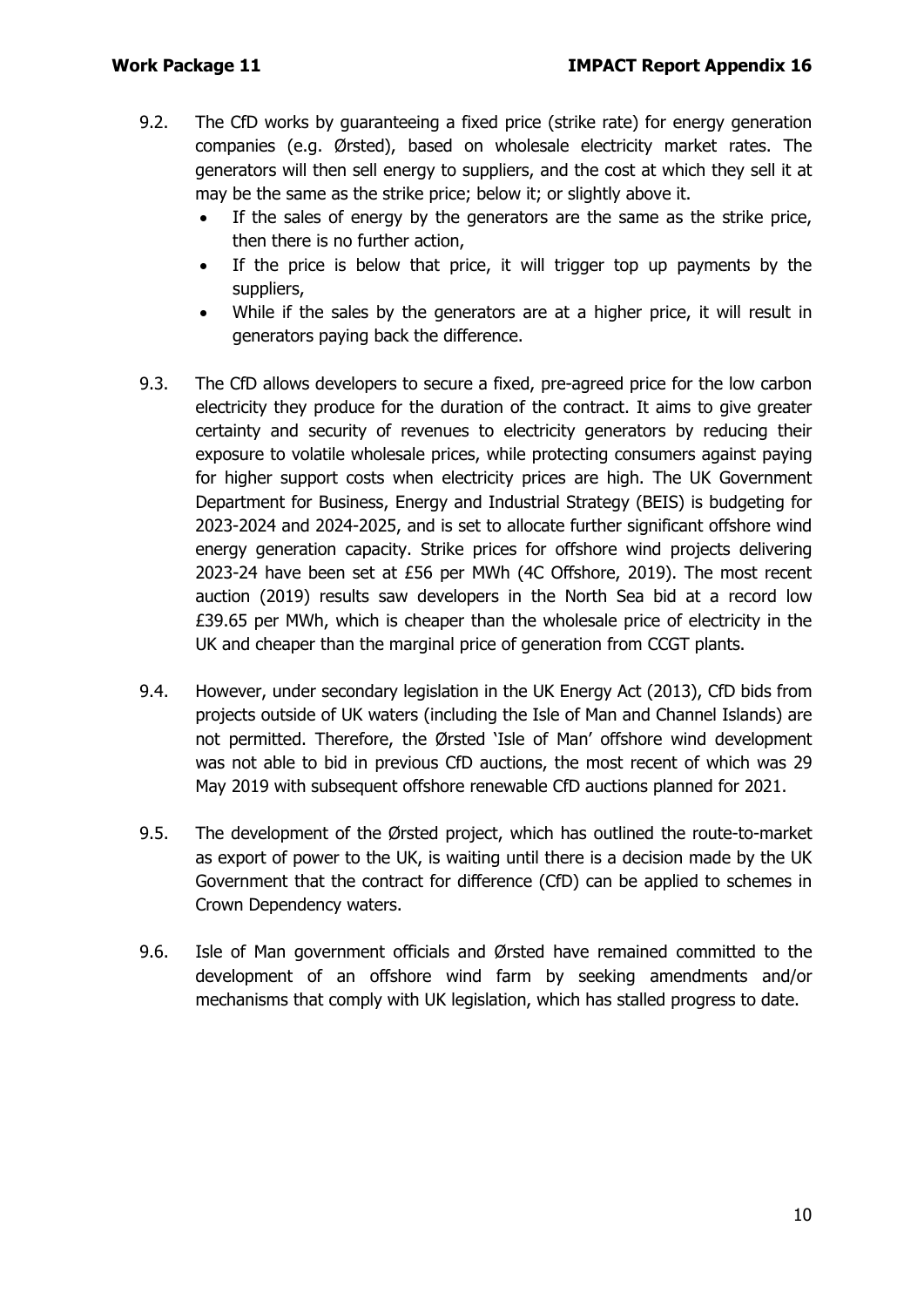

#### **10. OPTIONS TO CIRCUMVENT "BARRIERS" Await UK legislative change for 'Crown CfD'**

Figure 6. Infographic showing the existing plan for power generation from the Ørsted 'Isle of Man' project. Note: Arrows indicate the direction of power and do not illustrate cable route footprints.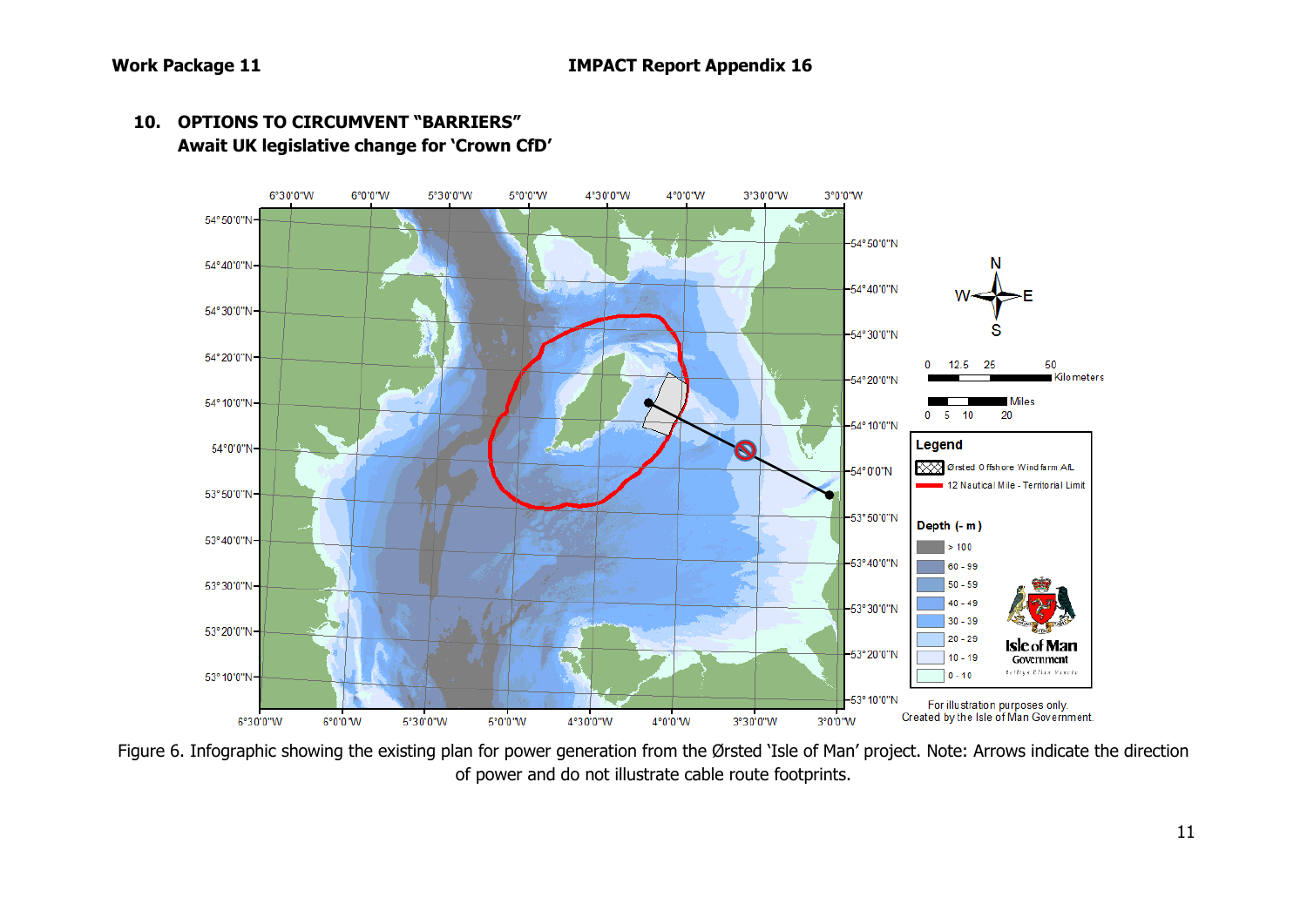| <b>Public sector investment required:</b>                   | £Ο                |
|-------------------------------------------------------------|-------------------|
| Private sector investment required (estimate): <sup>3</sup> | £1,870 m          |
| Development:                                                | 84 m<br>£         |
| Turbines:                                                   | 700 m<br>£        |
| Balance of plant:                                           | $£$ 420 m         |
| Installation:                                               | $£$ 455 m         |
| Decommission:                                               | $£$ 210 m         |
| <b>Operation &amp; Maintenance</b>                          | £52.5 m per annum |
| <b>Annual Economic benefits to Exchequer:</b>               | £2.4 <sub>m</sub> |
| Seabed Lease:                                               | £2.4 m            |

#### **Annual Spend into Local Economy Commercially sensitive**

## Potential net change to annual IOM CO<sub>2</sub>e account: Increase – not quantified **Timeline for generation: Uncertain**

- 10.1. Option 1 represents the status quo, which is to await amendments to secondary legislation in the UK to enable bids at CfD auctions for projects in Crown Dependency waters.
- 10.2. The timeline and probability for development is uncertain. Any changes will require sufficient political will within the UK Government and time to draft amending legislation. Given the prioritisation of Brexit across all Government departments in the UK, it may take several years or longer before any legislative amendments facilitate the Ørsted 'Isle of Man' project, which may or may not occur before the 2021 CfD auction round.
- 10.3. The most recent results from the BEIS CfD auction round, which showed developments in the North Sea prepared to develop 3GW of capacity at a strike price of £39.65 per MW, suggests that offshore wind may not need a contractfor-difference arrangement in the future, enabled instead with power-purchasingagreements. These very recent developments suggest that a route-to-market for the Isle of Man offshore wind project may be possible outside the CfD framework. Whilst the national carbon account of the Isle of Man would **not** benefit from the export of green energy directly to the UK (as domestic carbon emissions cannot be 'offset' by such a transaction), the probability of the project going increases as a result of the economic competitiveness of the offshore wind energy market.

<span id="page-11-0"></span> $3$  These estimates are taken from the BVG Associates (2019) Guide to an offshore wind farm, January 2019. Published on behalf of The Crown Estate and the Offshore Renewable Energy Catapult. Available at: [https://www.thecrownestate.co.uk/media/2860/guide-to-offshore-wind-farm-2019.pdf.](https://www.thecrownestate.co.uk/media/2860/guide-to-offshore-wind-farm-2019.pdf) Estimates presented in 1 GW developments are multiplied by 0.7 to represent the associated prices for 700 MW.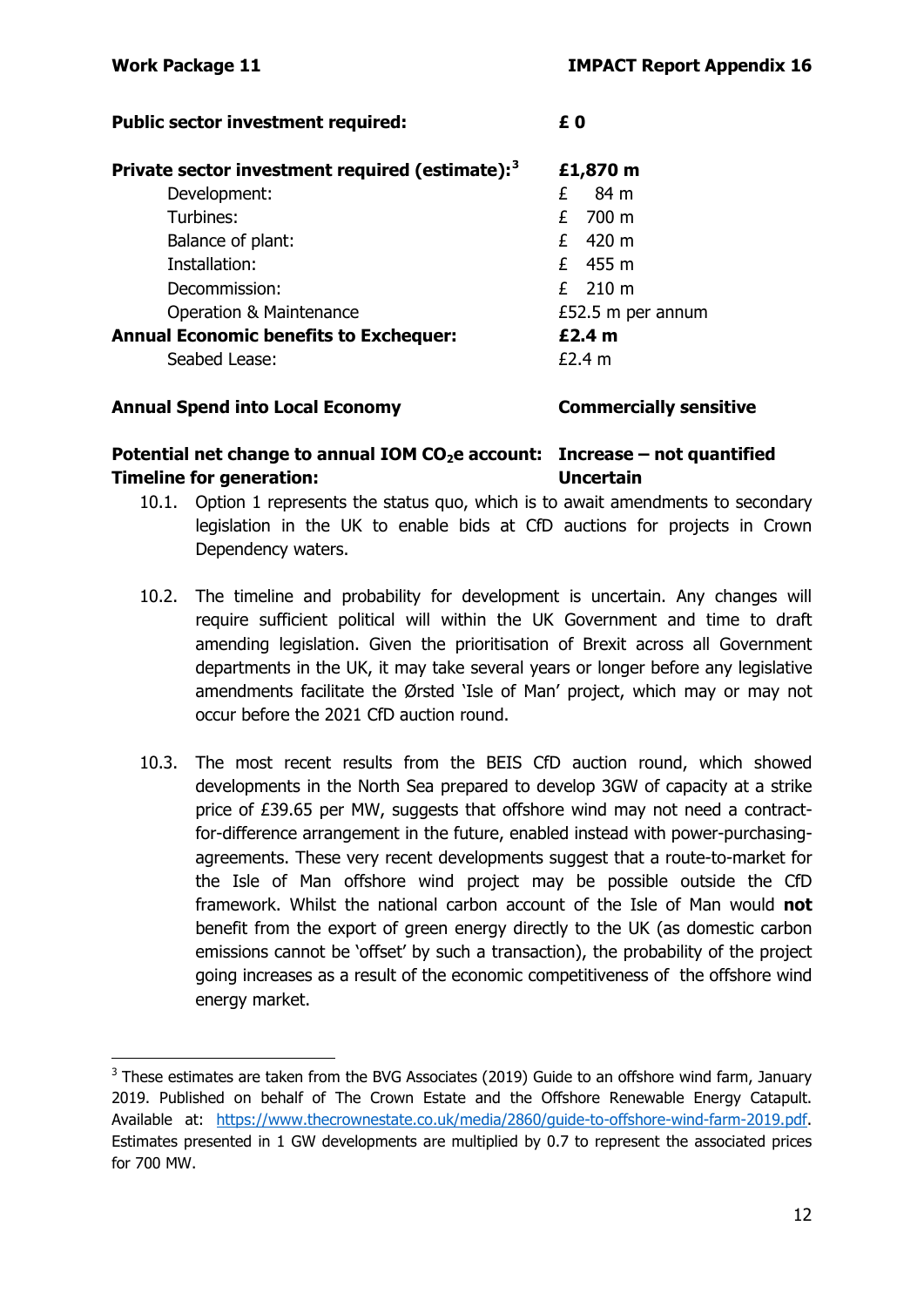10.4. The annual spend into the local economy was estimated by the developer within the AfL bid. The details therein are commercially sensitive and not published in this report. If the power is exported to the UK, the emissions from the O&M will likely result in an increase in the Isle of Man's  $CO<sub>2</sub>e$  account.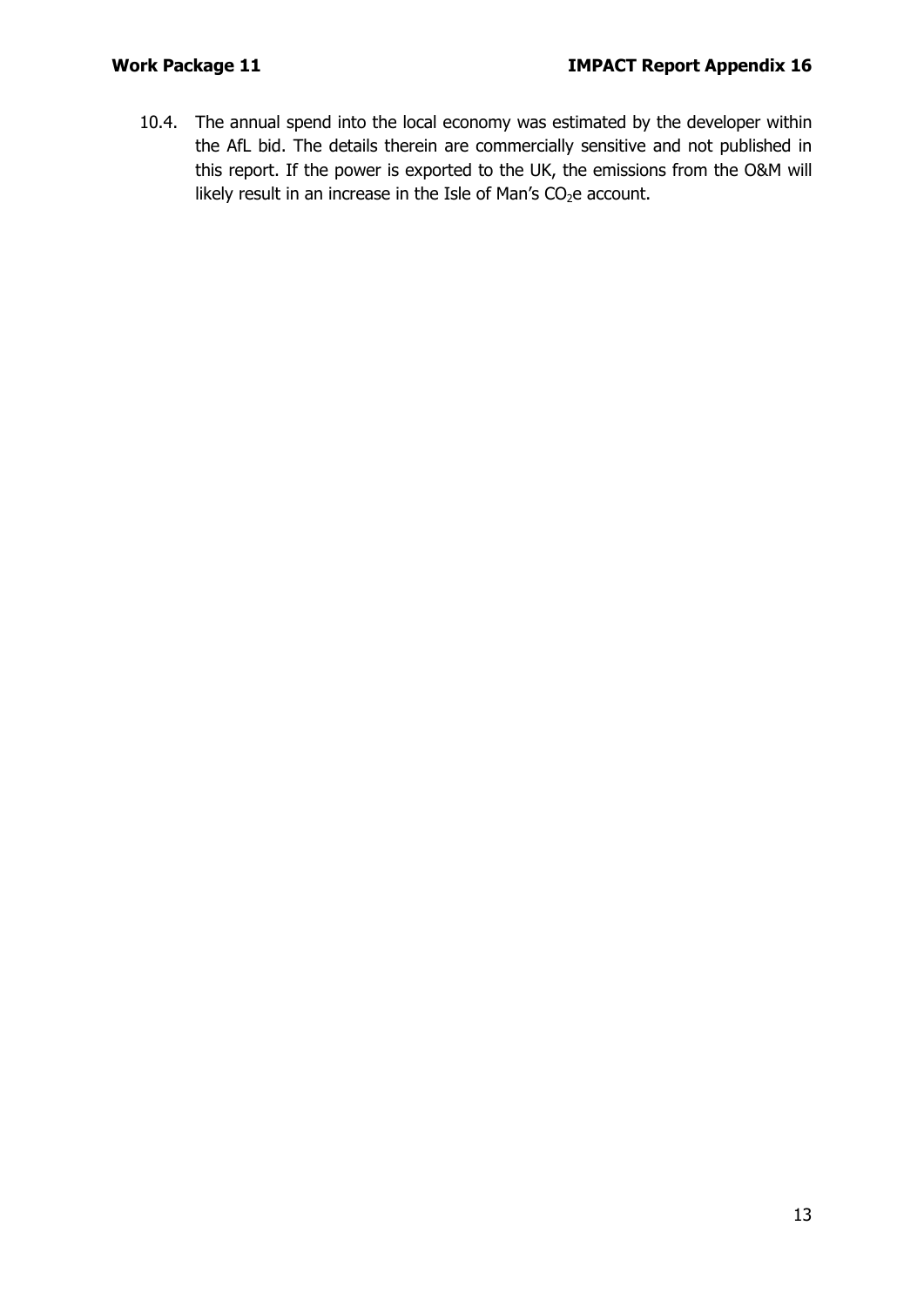

Figure 7. Infographic showing how a two separate power-purchasing agreements (PPAs) or CfD contracts may work for the Ørsted 'Isle of Man' project, exporting the majority of the electricity generated to the UK and importing some to the Isle of Man. Note: Arrows indicate the direction of power and do not illustrate cable route footprints.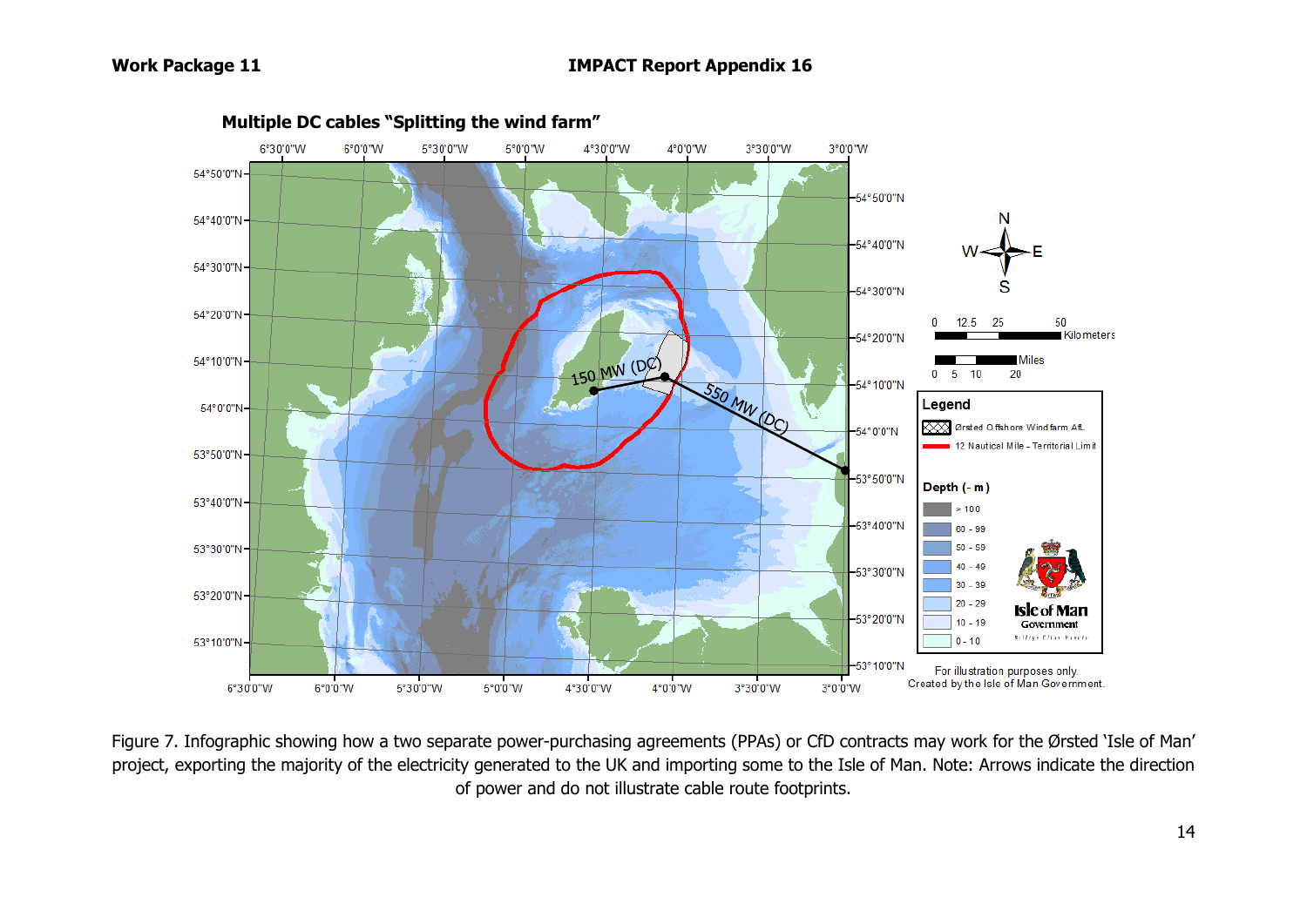### **Required public sector investment required: up to £0.5 bn over 30 years**

(gradual integration)

| % of total IOM<br>demand <sup>[1]</sup> | <b>Annual MU Integration</b><br>$Costs^{[2]}$ | <b>Notes:</b>      |
|-----------------------------------------|-----------------------------------------------|--------------------|
| 30%                                     | £1.5M                                         | Based on £12/MWh*  |
| 60%                                     | £6.2M                                         | Based on £25/MWh** |
| 100%                                    | £16.4M                                        | Based on £40/MWh** |

\*Based on 2006 UKER study and price inflated to 2019 levels

\*\*Assumes minimum mitigation from battery storage/load management/dynamic pricing [1] The % of island demand met by connecting the Isle of Man transmission grid to the Ørsted wind farm.

[2] The annual integration costs are expected to be multi-decadal. The figures provided here are indicative only and a fully evaluated study on large-scale renewables is required to provide a full cost-estimate.

| Private sector investment required (estimate): | £2.5 bn           |
|------------------------------------------------|-------------------|
| Development:                                   | £84 m             |
| Turbines:                                      | £700 m            |
| Balance of plant:                              | £420 m            |
| Installation:                                  | £455 m            |
| Decommission:                                  | £210 m            |
| <b>Operation &amp; Maintenance</b>             | £52.5 per annum   |
| Interconnector (150 MW)                        | £100m             |
| Interconnector (500 MW)                        | £500m             |
| <b>Annual Economic benefits to Exchequer:</b>  | £4.4m             |
| Seabed Lease:                                  | £2.4 m            |
| Exchequer: local spend                         | £1.6 <sub>m</sub> |
| Jobs: Income tax                               | £0.3 <sub>m</sub> |
| Jobs: National Insurance                       | £0.1 m            |

# **Annual Spend into Local Economy Commercially sensitive**

| Potential net change to annual IOM $CO2e$ account: | 199,000 t |
|----------------------------------------------------|-----------|
| Emissions from electricity/heat generation:        | 199,000 t |

#### **Timeline for generation: Uncertain**

10.5. In the absence of a UK CfD, a power-purchasing-agreement (PPA) can provide a route to market for offshore energy projects to corporate buyers in the UK. Although corporate PPAs have not been readily adopted by offshore wind generation projects, they can be 15-25 years long in duration and incorporate sophisticated break-out clauses to factor major changes in wholesale energy markets, introduction of 'floor prices' after certain time-periods and co-ownership of revenue streams with a major 'anchor' customer.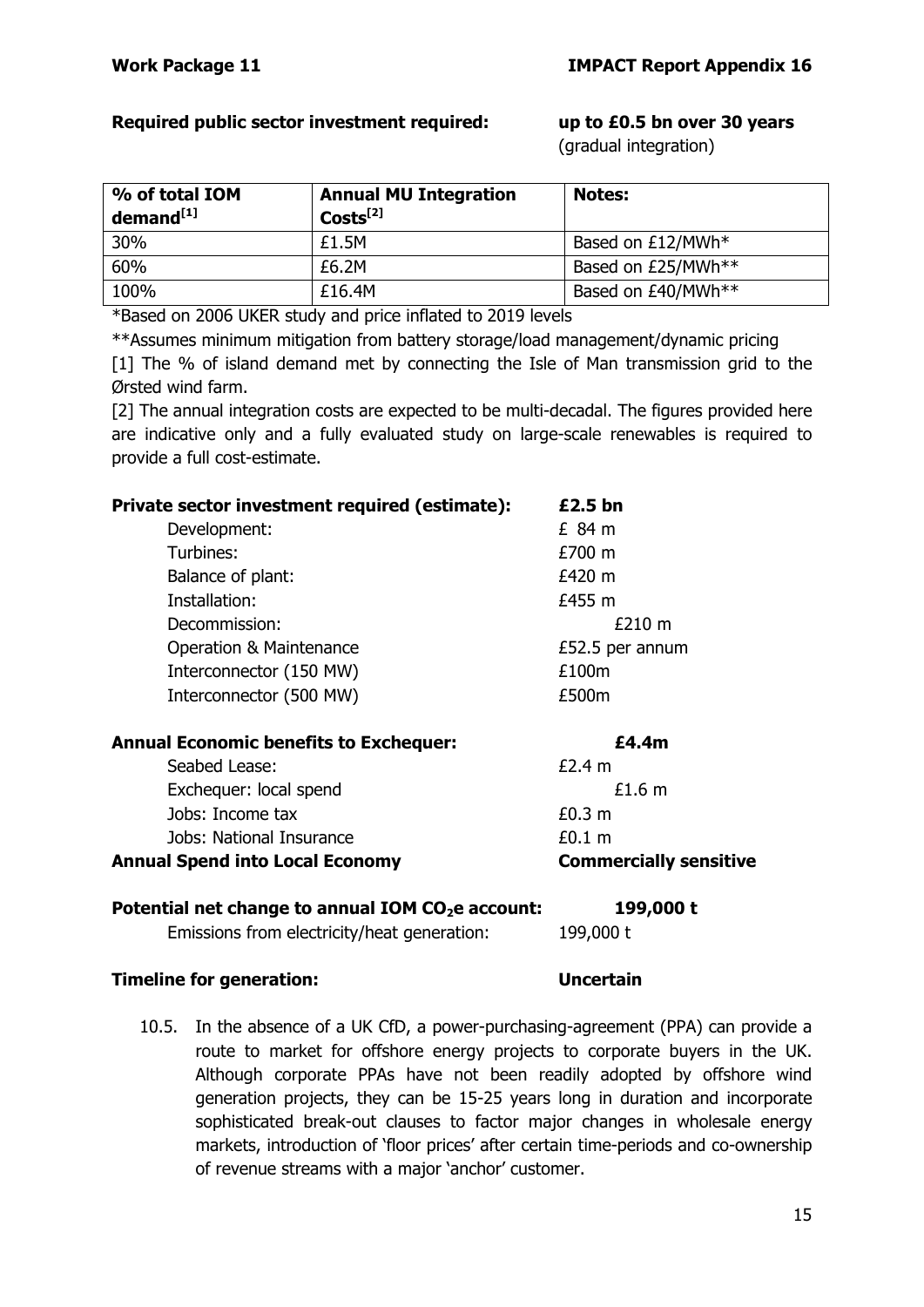- 10.6. It is feasible that the Manx Utilities Authority (MUA) could come to a long-term PPA agreement (25 yr) with Ørsted to buy some of the power generated by the offshore wind farm if Isle of Man Government policy required energy to be sourced from renewables (e.g. 30% - 100% of island demand met by offshore wind). Since estimated power output from the wind farm is approximately 8 times more electricity than the Isle of Man currently uses, a larger proportion of the energy could still be exported to the UK via the CfD mechanism. In the future, subject to susbtantial shifts in the economics of the UK electricity market, the export of energy to the UK from the wind farm could also be arranged with PPAs or simple merchant trading agreements.
- 10.7. If 21% of the turbines installed in the Ørsted 'Isle of Man' project (150 MW capacity) were connected to the Isle of Man electricity grid, the Isle of Man could service the total current electrical energy requirements (in theory). Surplus energy into the island could be stored and/or exported to the UK via interconnectors with additional capacity, particularly overnight when baseload island demand is around 30-40 MW.
- 10.8. Note that wind-power is not 'baseload' generation as is presently the case with the Pulrose CCGT power plant. The Isle of Man economy is structurally reliant on 24/7 guaranteed power due to significant energy demand profiles from sectors such as financial service, e-gaming, telecoms and precision aerospace engineering featuring in the energy demand profile. At present, the MUAs demand profile is typically 30 MW overnight with winter day-time peak loads of 80 MW.
- 10.9. Overcoming intermittency issues (see example data of intermittency in the Walney wind farm in Annex B) with wind power would require exisiting infrastructure to accommodate wind but also be able to generate enough power from stable and secure sources in 'island-mode'. Therefore significant reliance and investment will be necessary in long-term battery storage and electricity quality (frequency and voltage) control infrastructure. The level of investment required has been evaluated at a very high-level and requires further detailed technical and economic appraisal.
- 10.10. This scenario would require a public investment in the existing Isle of Man energy grid transmission infrastructure in order to manage the energy load from 150 MW of offshore energy.
- 10.11. Public investment in the windfarm could also be expected to make a dividend by claiming a minority ownership of the project. A minority stake in the project is forecasted to make a return on investment of 8-9% over the lifetime of the project, however the cost of investment is significant since the business model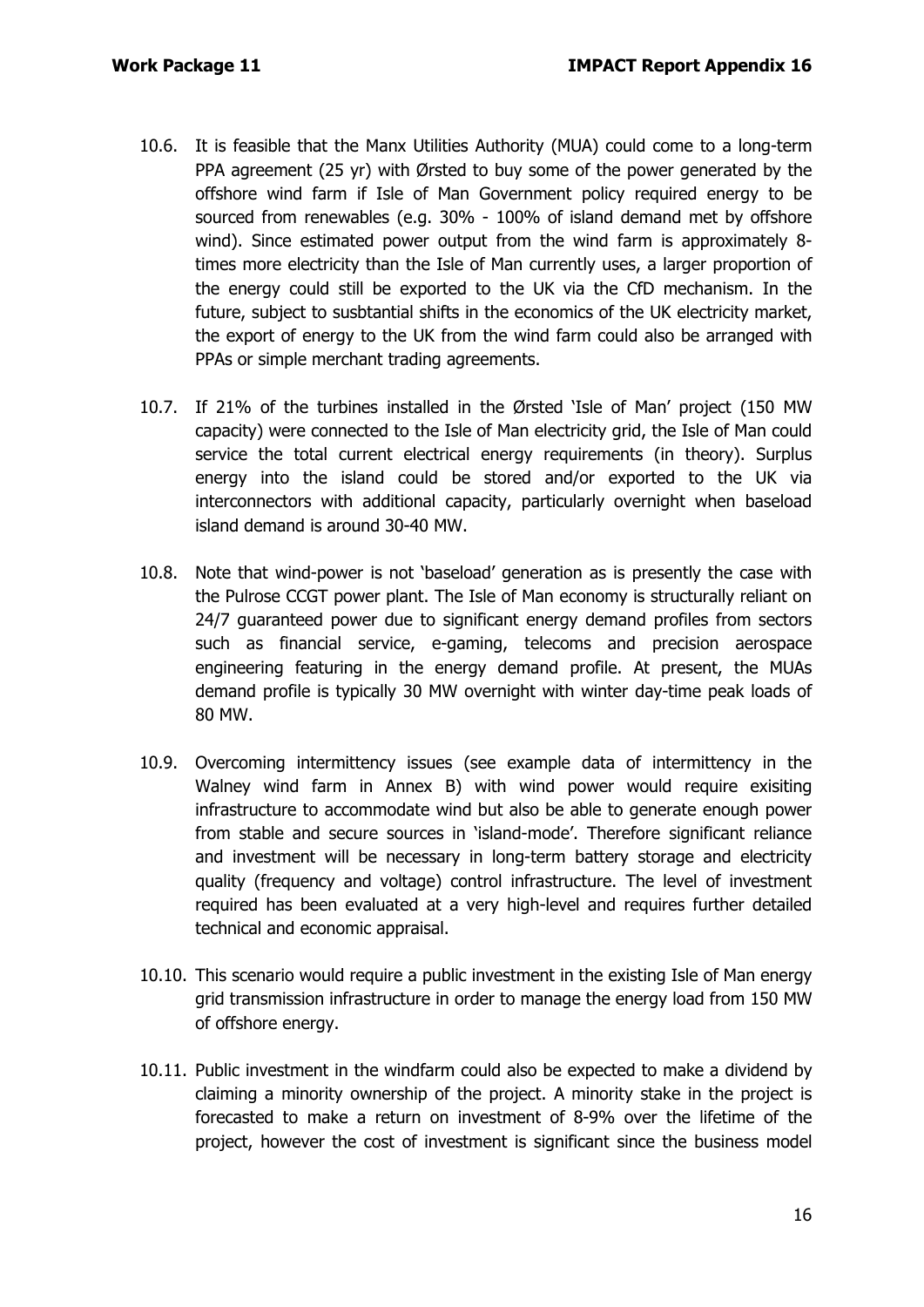typically requires significant liquid capital to inject into the project after the initial risk has been undertaken by the developer.

- 10.12. This scenario still requires a change to secondary legislation in the UK to allow bids in the CfD auction from projects outside UK waters.
- 10.13. The greatest benefit is in terms of the Isle of Man's  $CO<sub>2</sub>e$  account. Unlike scenario 1, which supplies renewable energy to the UK, the renewable energy into the island could offset carbon emissions from the electrial generation sector. The opportunities, barriers and costs to this electricity transition are discussed in more detail in the Annex of this report. This scenario incurs additional cost in the additional cost of an interconnector to the UK compared to scenario 1, which will be reflected in the strike price (LCOE) of the wind farm project, though this has not been determined by the developer.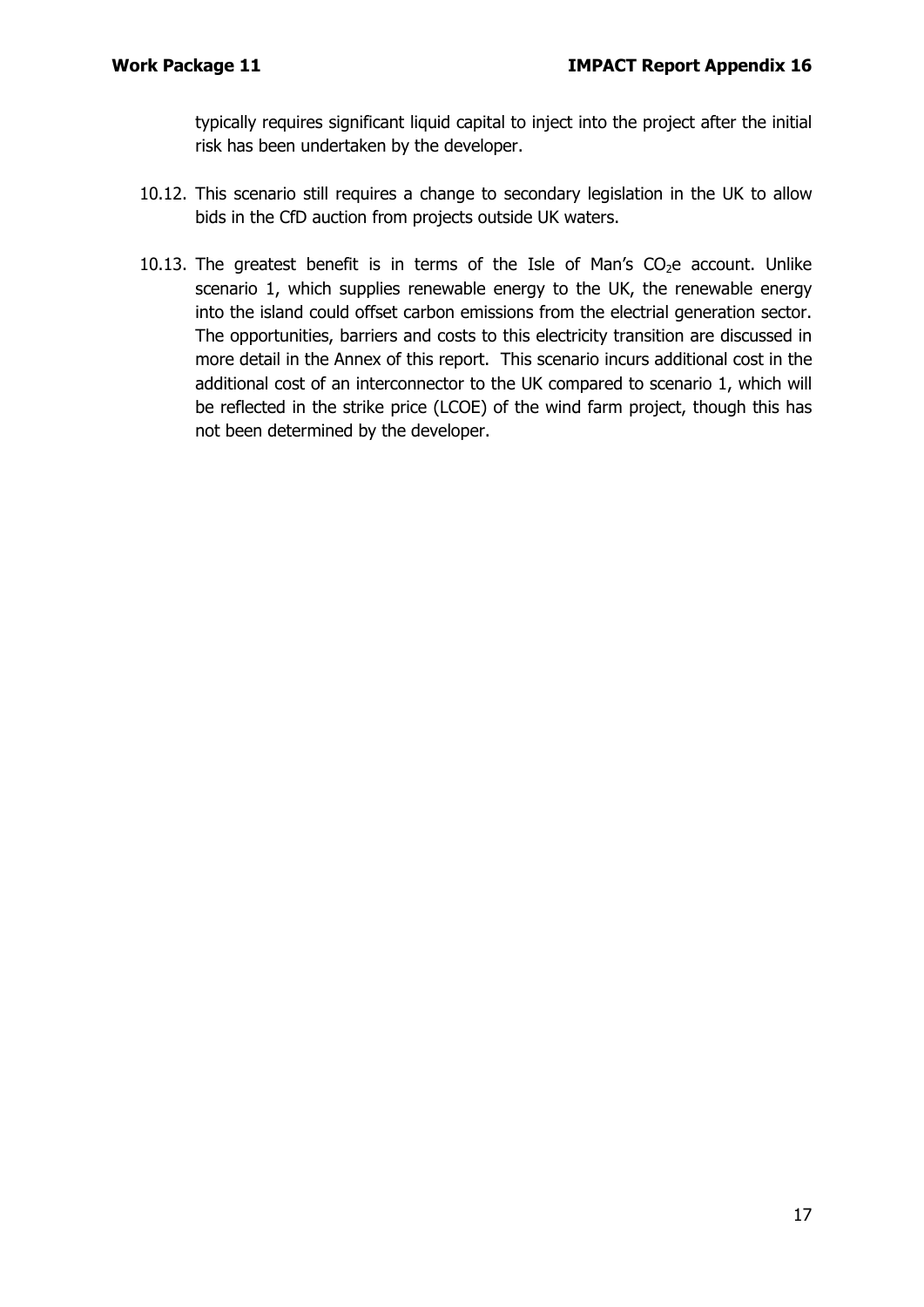

Figure 8. Infographic showing a third option for the Ørsted 'Isle of Man' project, with the wind farm connected to a large (>700 MW) interconnector between the Isle of Man to the UK. Note: Lines indicate the international interconnector links and do not illustrate cable route footprints.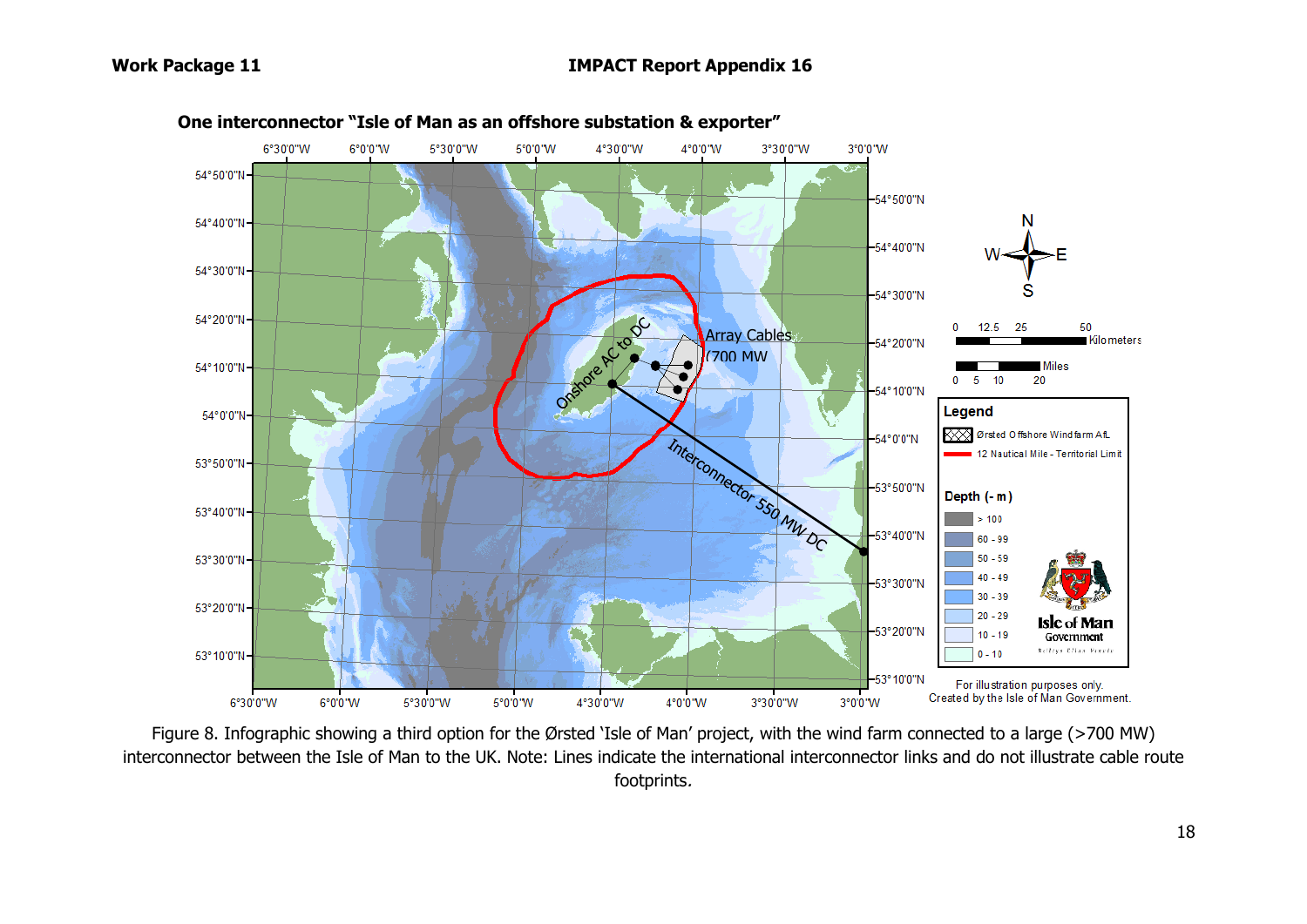## **Required public sector investment required: up to £0.5 bn over 30 years**

(gradual integration)

| % of total IOM<br>demand <sup>[1]</sup> | <b>Annual MU Integration</b><br>$Costs^{[2]}$ | <b>Notes:</b>      |
|-----------------------------------------|-----------------------------------------------|--------------------|
| 30%                                     | £1.5M                                         | Based on £12/MWh*  |
| 60%                                     | £6.2M                                         | Based on £25/MWh** |
| 100%                                    | £16.4M                                        | Based on £40/MWh** |

\*Based on 2006 UKER study and price inflated to 2019 levels

\*\*Assumes minimum mitigation from battery storage/load management/dynamic pricing [1] The % of island demand met by connecting the Isle of Man transmission grid to the Ørsted wind farm.

[2] The annual integration costs are expected to be multi-decadal. The figures provided here are indicative only and a fully evaluated study on large-scale renewables is required to provide a full cost-estimate.

| Private sector investment required (estimate): <sup>3</sup>                                                                                                             | £2.4 bn                           |
|-------------------------------------------------------------------------------------------------------------------------------------------------------------------------|-----------------------------------|
| Development:                                                                                                                                                            | £ 84 m                            |
| Turbines:                                                                                                                                                               | £700 m                            |
| Balance of plant:                                                                                                                                                       | £420 m                            |
| Installation:                                                                                                                                                           | £455 m                            |
| Decommission:                                                                                                                                                           | £210 m                            |
| Operation & Maintenance                                                                                                                                                 | £52.5 per annum                   |
| Additional interconnector                                                                                                                                               | £500 m                            |
| <b>Annual Economic benefits to Exchequer:</b>                                                                                                                           | £4.4 m                            |
| Seabed Lease:                                                                                                                                                           | £2.4 m                            |
| Exchequer: local spend                                                                                                                                                  | £1.6 m                            |
| Jobs: Income tax                                                                                                                                                        | £0.3 m                            |
| Jobs: National Insurance                                                                                                                                                | £0.1 <sub>m</sub>                 |
|                                                                                                                                                                         |                                   |
| <b>Annual Spend into Local Economy</b>                                                                                                                                  | <b>Commercially sensitive</b>     |
| Potential net change to annual IOM CO <sub>2</sub> e account:                                                                                                           | <b>301,000 t</b> (-36% Total 2018 |
| Emissions)                                                                                                                                                              |                                   |
| Emissions from electricity/heat generations:                                                                                                                            | 199,000 t                         |
| Car emissions:                                                                                                                                                          | 99,000 t                          |
| Light Duty Vehicle emissions:                                                                                                                                           | $2,000$ t                         |
| Motorcycle emissions:                                                                                                                                                   | 1,000 $t^4$                       |
| <b>Certainty of development:</b>                                                                                                                                        | <b>Medium</b>                     |
| <b>Timeline for generation:</b>                                                                                                                                         | <b>Uncertain</b>                  |
| 10.14. This scenario brings all of the electrical power to the Isle of Man via an AC cable                                                                              |                                   |
| array, which will have multiple landing points (this may face significant planning<br>barriers). The cable array will feed into an onshore AC to DC substation, where a |                                   |

<span id="page-18-0"></span><sup>&</sup>lt;sup>4</sup> Subject to the island taking increasing amounts of power from the wind farm that can be used to support the transition from internal combustion engines to EVs.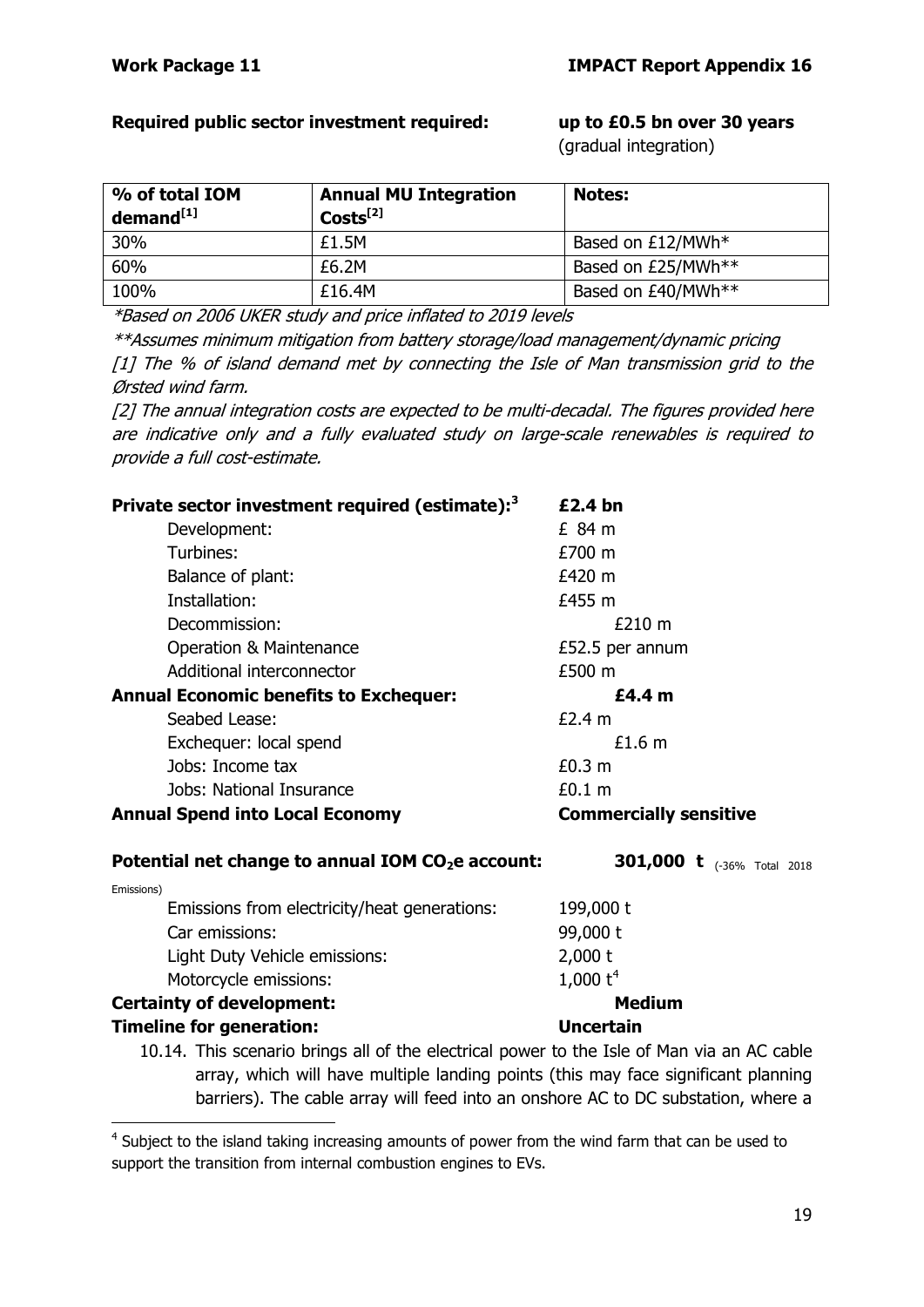portion (150 MW) could be available for transmission into the Isle of Man grid. The remaining power could then be sold to the UK via an additional 550 MW DC interconnector. The export of up to 550 MW via an interconnector will still likely require a CfD from the UK Government for the generator, unless alternative PPA or merchant agreements can be arranged, which at present is said to be unlikely in the context of the UK electricity market.

10.15. This option has the added benefit compared to option 2 by allowing some flexibility, subject to grid reinforcements and upgrades, to take increasing amounts of power from the wind farm as the Isle of Man electrical demand grows. Additionally, a 550 MW interconnector to the Isle of Man can be used to import power in times of low generation when the island relies solely on renewables – this will be important as the existing interconnector becomes unable to support the high-demand electrical profile of the island as a backup. Hypothetically, as demand increases on the island and increasing amounts of power are drawn from the wind farm, the high capacity DC interconnector provides an opportunity for further development of renewable energy on the island in the future, such as tidal. Tidal development in Orkney, where global R&D of the technology is undertaken at the European Marine Energy Centre, is currently being limited by the capacity of the interconnector to the UK. When tidal energy becomes cost-effective (see tidal report), the additional asset of a high-capacity DC interconnector may be important in facilitating development.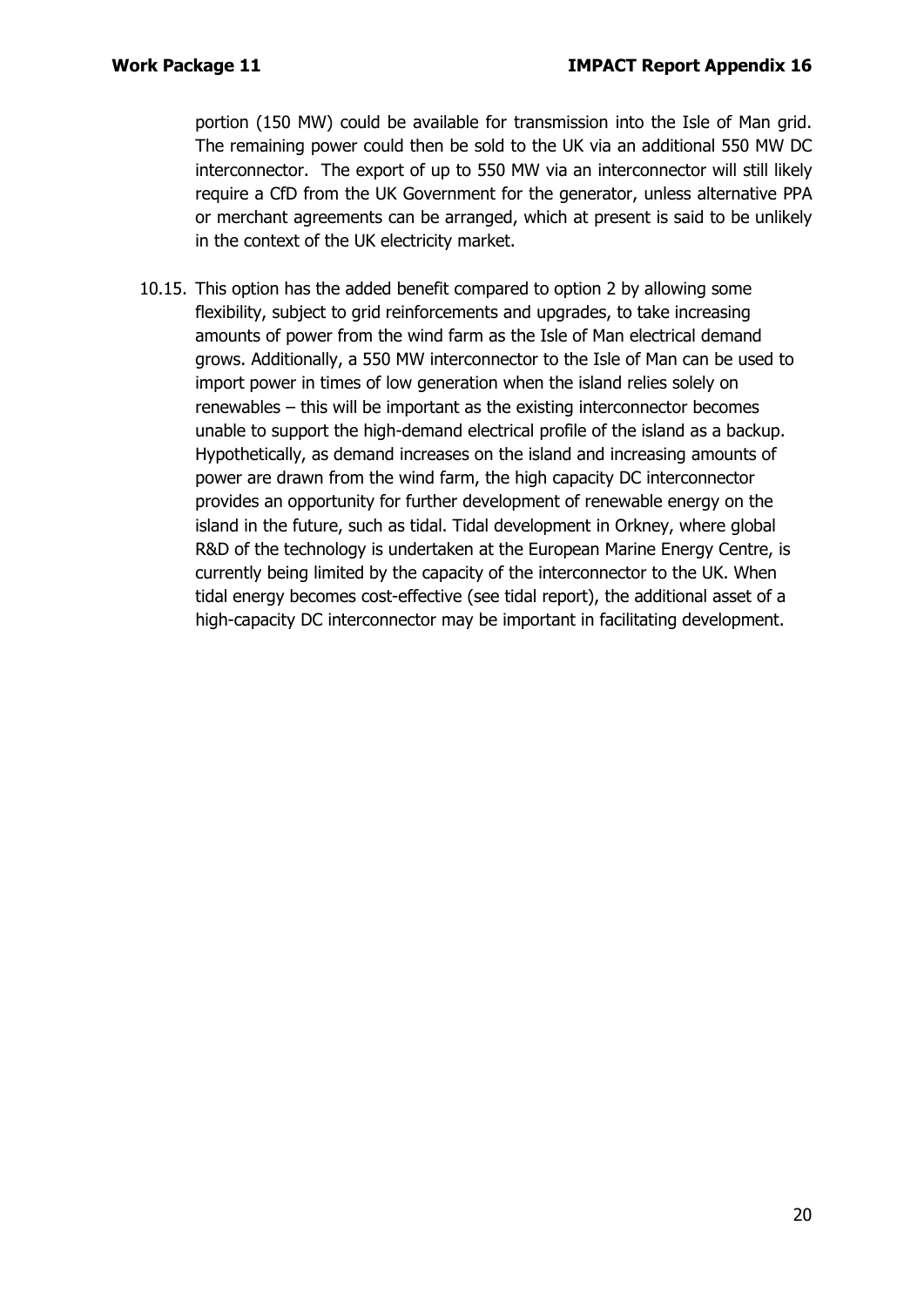

**"Hub and Spoke" model: Isle of Man as GB 'Energy Hub'**

Figure 9. Infographic showing how a 'Hub and spoke' model may utilise the Isle of Man as a regional distributor of energy between Great Britain and Ireland via interconnectors in the Northern Irish Sea. Note: lines indicate international interconnector links and do not illustrate cable route footprints.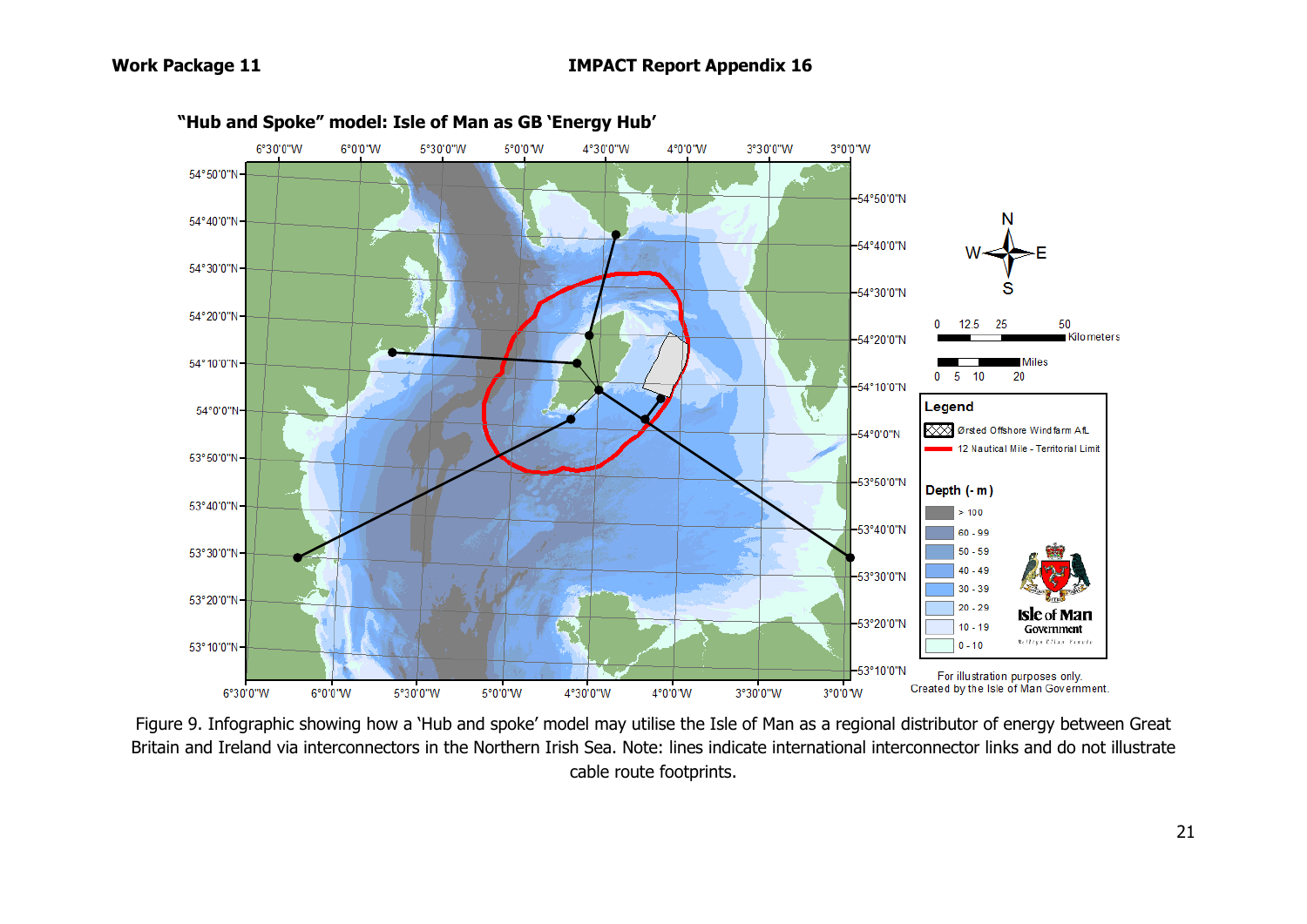- 10.16. A fourth option is more conceptual and less island-centric. A multi-ended HVDC network, using the Isle of Man as a hub in the northern Irish Sea, which is optimised for future wind developments, has been previously explored to a small extent.
- 10.17. The benefits of a large-scale multi-ended HVDC network include:
	- Potential to provide an increased offshore wind bootstrap in the western Irish Sea
	- Providing increased trading capacity between Ireland and GB
	- Cost-optimised versus project-specific cable developments
	- Increase in asset utilisation
- 10.18. The potential risks and challenges of this concept include:
	- Increased stranding risk if all potential offshore projects do not proceed
	- A fault on any of the converters / cables will result in a loss of all links until the fault is isolated
	- More complex commercial arrangements required to underpin multi-purpose international projects
	- More complex technology
	- Commercial and technical solution required to manage largest feed-in loss as seen by the transmission system
- 10.19. The timeline for this option is uncertain as multi-jurisdictional and commercial arrangements would have to be extensively researched. The concept, whilst ultimately providing environmental and cost-optimising benefits, is potentially limited by the complexity of the proposal.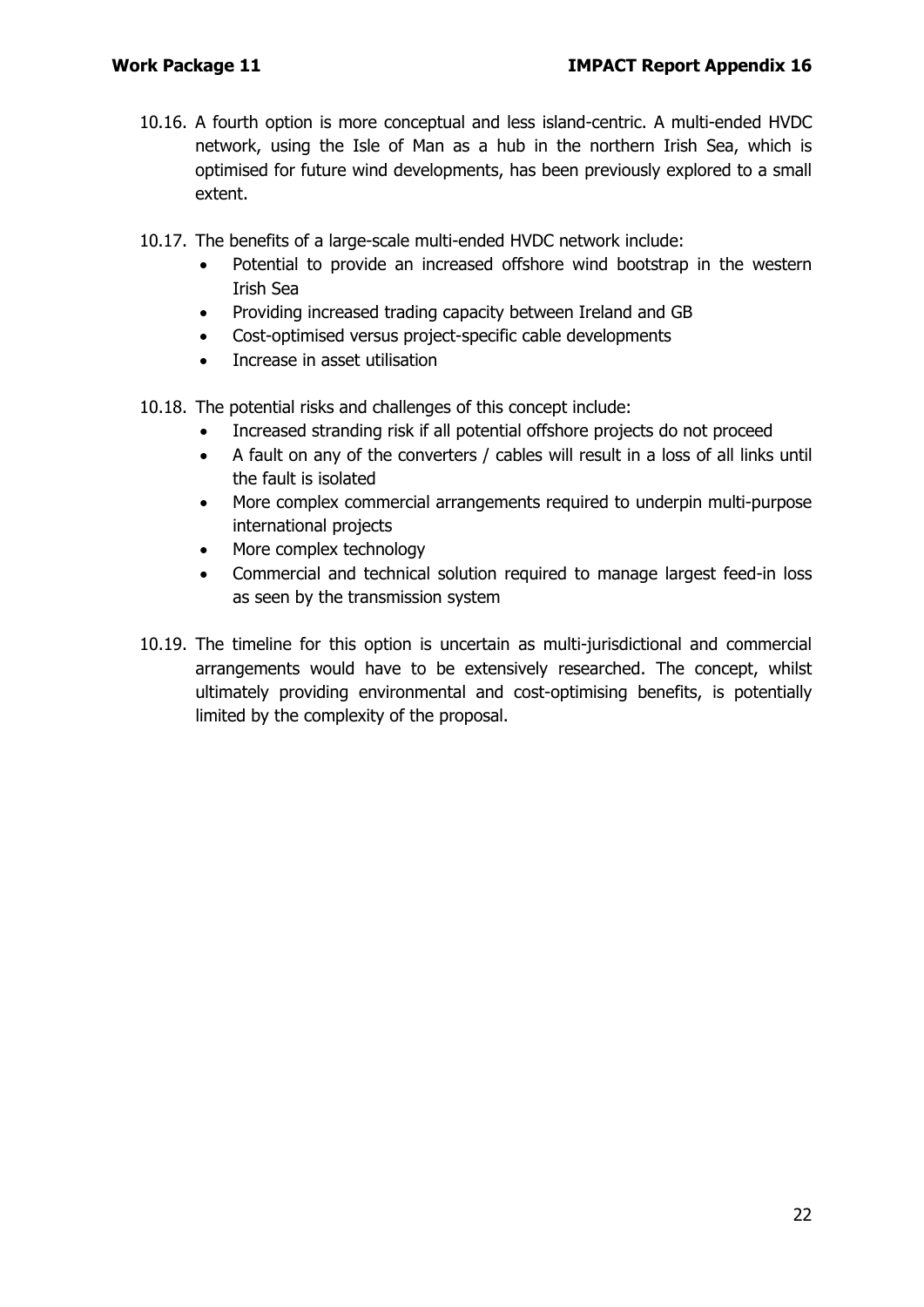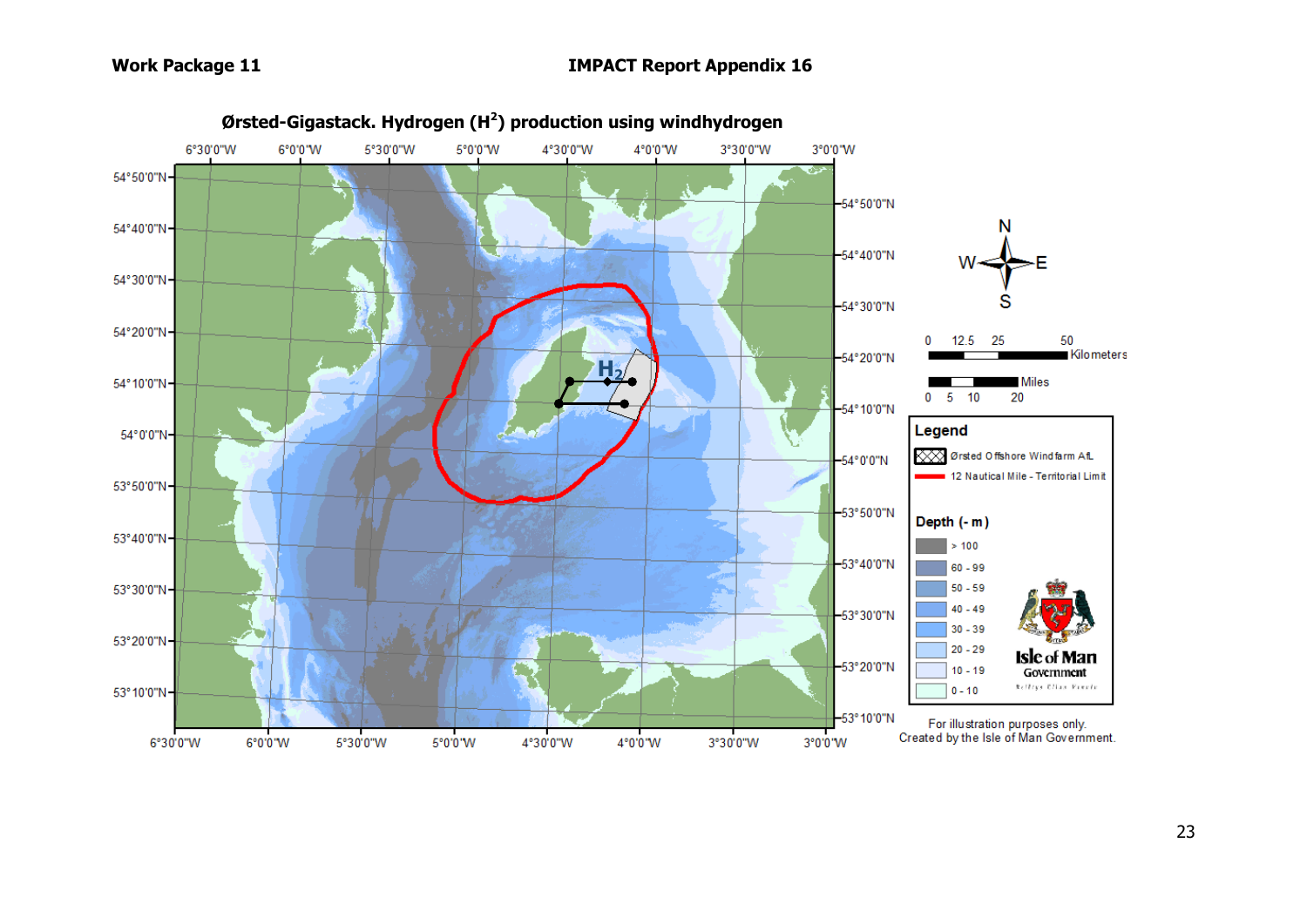- 10.20. In August 2019, ITM Power, the energy storage and clean fuel company, announced that they had received funding from the UK Government BEIS for the 'Gigastack' feasibility study with Ørsted and Element Energy.
- 10.21. Gigastack, funded by the BEIS Hydrogen Supply Competition, aims to demonstrate the delivery of bulk, low cost and zero-carbon hydrogen  $(H<sub>2</sub>)$ through gigawatt scale polymer electrolyte membrane (PEM) electrolysis. ITM have committed to:
	- Development of a new 5MW stack module design to reduce material costs
	- A new semi-automated manufacturing facility with an electrolyser capacity of up to 1GW / year to increase throughput and decrease labour costs (200 5MW units)
	- Deployment of very large scale and low cost 100MW+ electrolyser systems using multiple 5MW units
	- Innovations in the siting and operation of these large electrolysers to exploit synergies with large GW scale renewable energy projects
- 10.22. The deployment of PEM electrolysers on such a large scale has not been possible to date, as it requires low-cost stack modules which are easily integrated into larger electrolyser systems, and much larger automated manufacturing facilities (the largest electrolyser factories globally are capable of less than 30MW of capacity output per annum). ITM Power's proposed innovations in stack design and manufacturing techniques aims to address these issues and reduce the cost of installing an electrolyser such that the capital cost contribution to the eventual cost of hydrogen becomes less significant, being dominated by the cost of electricity.
- 10.23. Ørsted have committed to demonstrating the synergy between GW scale offshore wind energy deployments and hydrogen that will enable the continued decarbonisation through renewables and a continued cost out of offshore wind power projects.
- 10.24. Experts note hydrogen, the most abundant and lightest of elements, is odourless and nontoxic, and it has the highest energy content of common fuels by weight, which means it can be used as an energy carrier in a full range of applications, from power generation to transportation and industry. Though it is not found freely in nature and must be extracted (produced, or "reformed") via a separate energy source (such as power, heat, or light), the hydrogen industry is today well-established in sectors that use it as a feedstock. Increasingly, however, hydrogen is being considered the missing link in the energy transition as key technologies to produce it using renewable electricity, such as proton exchange membrane electrolysers and fuel cells, reach technical maturity and economies of scale.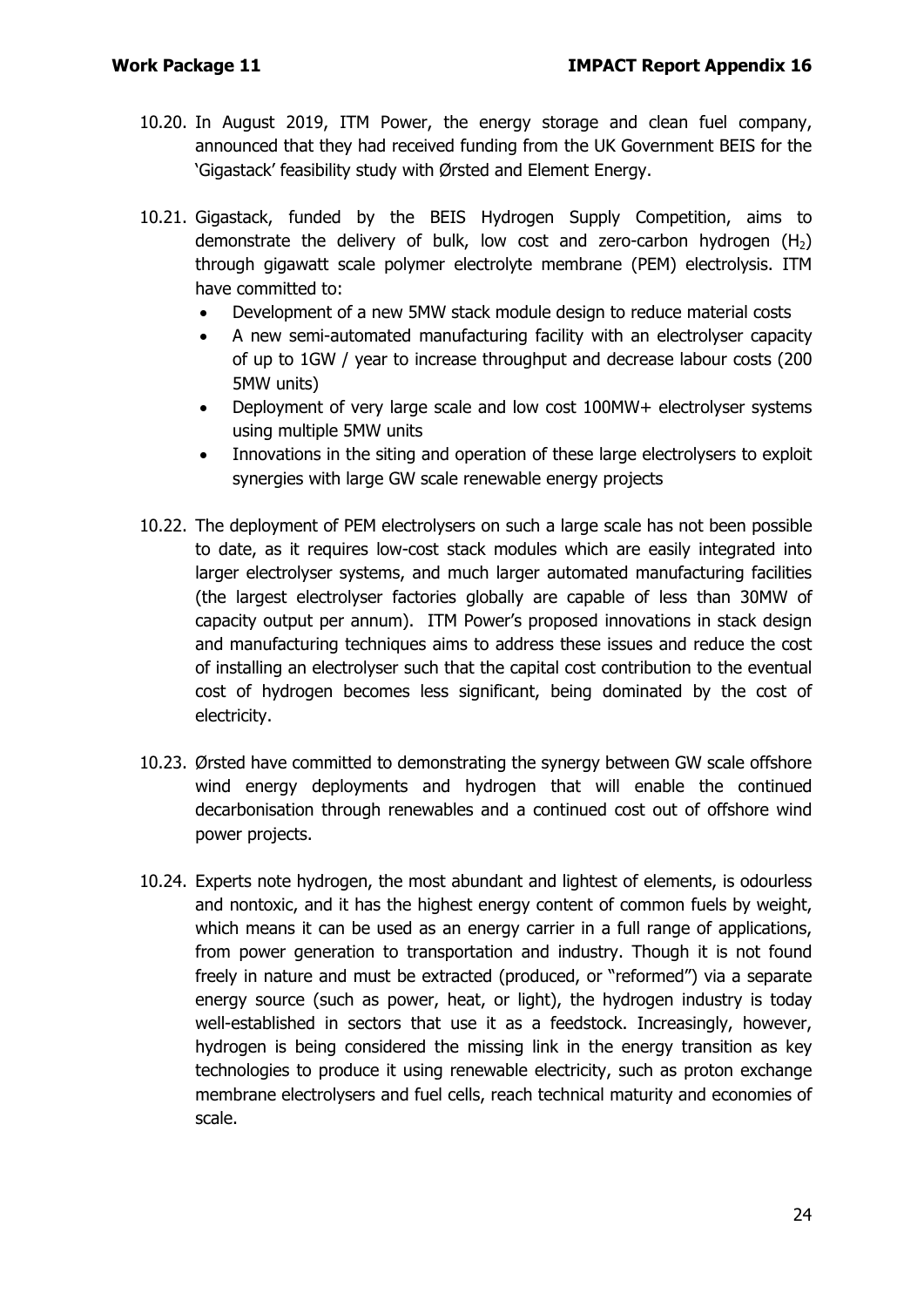- 10.25. Mitsubishi Hitachi Power Systems (MHPS) is currently piloting a project to convert one of three units at Vattenfall's 1.3-GW Magnum combined cycle plant in the Netherlands to renewable hydrogen by 2023. The project in Groningen, which entails modifying a 440-MW M701F gas turbine, will refine the combustion technology "to stay within the same  $NO<sub>x</sub>$  envelope as a natural gas power plant but do it burning 100% hydrogen," without steam or water injection, which will likely be achieved "in the next decade", claims MHPS President and CEO Paul Browning.
- 10.26. Theoretically, the Isle of Man could adopt ITM  $H<sub>2</sub>$  Gigastack technology within the offshore wind farm development and import both electricity and hydrogen as zero-carbon fuel. The hydrogen could be used to run the Pulrose CCGT power station as well as in use in public transport. The quantities and costs of production relating to H2, which would be able to be produced from electricity from an offshore wind farm. The technology is in the very early stages of development, with a clearer picture of the state of technology and economic context being  $\sim$ 10 years away.

# **11. RECOMMENDATIONS**

- 11.1. Isle of Man Government will to continue to encourage the UK government to amend secondary legislation so that Crown Dependencies can bid in the UK BEIS Contract for Difference support mechanism.
- 11.2. Maintain watching brief on floating wind turbines, which are expected to achieve cost-parity with monopile developments.
- 11.3. Conduct a full technical and economic appraisal of the options highlighted in this report with Ørsted, taking into account the immediate and forecasted electrical demand and generation potential of the Isle of Man.
- 11.4. Maintain watching brief on modular gigastack electrolysis technology coupled with offshore wind and explore the technical and economic feasibility of using hydrogen in the existing generating assets (CCGT) on the island.

# **12. REFERENCES**

4C Offshore, 2019a. Offshore Wind Global Map, s.l.: s.n. 4C Offshore, 2019. UK launches third Contracts for Difference auction, s.l.: 4C Offshore. AEA, 2010. Renewable Energy Sustainability Study - Impacts and Opportunities for the Isle of Man, Didcot, UK: AEA Technologies plc. BEIS, 2019. Contracts for Difference scheme for renewable energy generation. Draft Allocation Framework for the Third Allocation Round, 2019, London, UK: Department for Business, Energy and Industrial Strategy.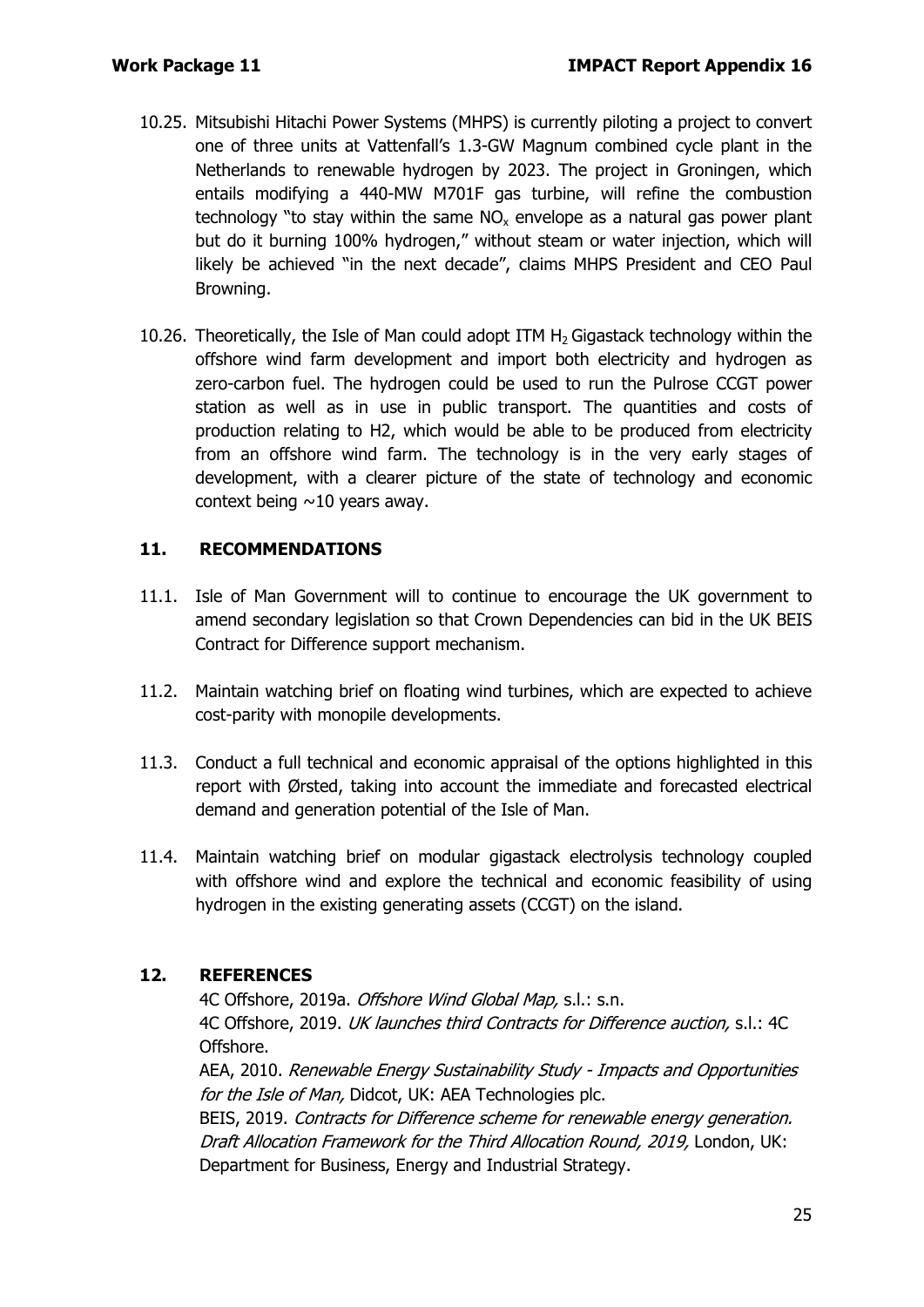DED, 2015. Energy Policy. Presentation to the Isle of Man Council of Ministers. Isle of Man, Department of Economic Development.

GE, 2019. HALIADE-X OFFSHORE WIND TURBINE PLATFORM: An industry first, s.l.: s.n.

Isle of Man Government, 2018. Isle of Man in Numbers 2018, s.l.: Economic Affairs, Cabinet Office, Isle of Man Government.

MUA, 2019. Home generation feed-in tariffs, electric vehicles and electric heating for buildings, Douglas, Isle of Man: Manx Utilities Authority.

Ørsted, 2019. Our Wind Farms: Hornsea One, s.l.: Ørsted.

The Crown Estate, 2018. Offshore Wind New Leasing Market Engagement Event. UK, The Crown Estate.

Wilkes, J., 2010. The European offshore wind industry  $-$  Key trends and statistics: 1st half of 2010, s.l.: European Wind Energy.

Wind Europe, 2018. World's first offshore wind farm without subsidies to be built in the Netherlands, s.l.: Wind Europe.

Wind Europe, 2019. Offshore Wind in Europe: Key trends and statistics in 2018, s.l.: Wind Europe.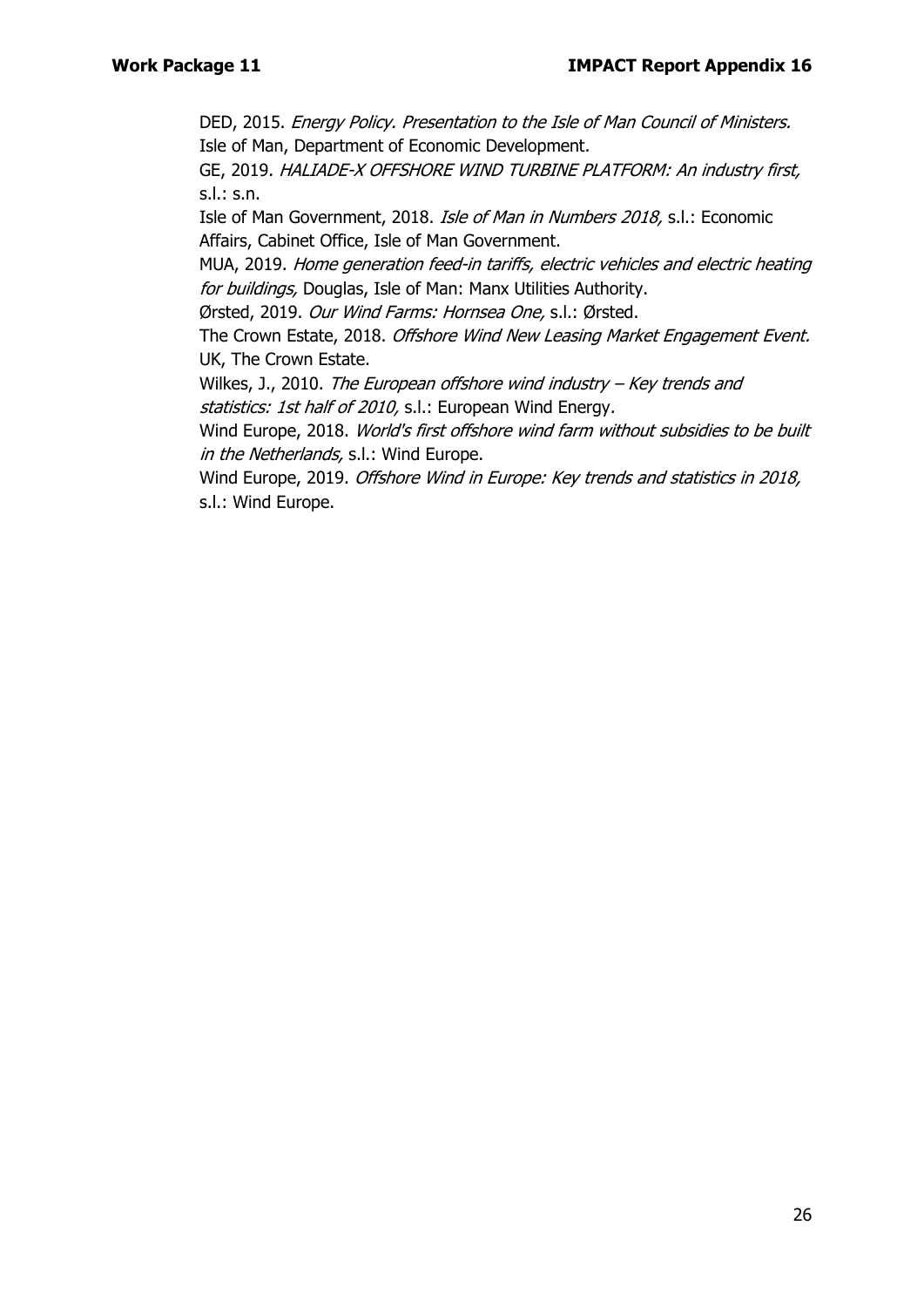#### **Annex A**

#### **1. INTEGRATING VARIABLE RENEWABLES INTO MANX UTILITIES ELECTRICITY SYSTEM**

- 1.1. Manx Utilities the Island's sole electricity supplier currently operates as a vertically integrated utility with ownership of the full supply chain from generation to transmission to supply to the Isle of Man's domestic, commercial and Industrial customer sectors. It currently operates with a large 80MW natural gas-fired Combined Cycle Gas Turbine (CCGT) plant meeting the majority of the Island's electricity requirements with surplus power exported to the UK's electricity system on a daily basis via a marine AC 65MW interconnector to the UK. Additional generation support is provided by low sulphur gas oil fired diesel plant located at Douglas and Peel, SITA's Energy from Waste (EfW) plant and a hydro generation station at Sulby. Assuming the EfW plant is generating 'green' electricity, renewable energy presently represents c8% of net retail electricity sales.
- 1.2. During the last decade, a number of proposals for onshore wind and solar PV farms have been investigated by Manx Utilities but the economics of potential Power Price Agreements (PPA) with third party renewable developers have been discounted as they would have resulted in an increase in energy procurement costs. This would inevitably have resulted in higher electricity tariffs for commercial and industrial sectors on the Island and potentially have an onerous commercial impact on the sustainability of key and growing business sectors such as Finance, E-gaming and Aerospace manufacturing. This would reduce the Island's attractiveness and competitiveness to inward investment in the medium to long term and potentially reduce its future economic growth and excellent employment opportunities.
- 1.3. However the transition to a low carbon economy and eventually to the decentralisation of generation and the substitution of existing fossil-fuelled power plant with renewable alternatives will significantly influence future network planning and design standards. In addition the excellent quality and security of electricity supplies that the Island has benefitted from during the last two decades needs to be maintained as a priority. Going forward this consequently demands that there is sufficient back-up generation and/or large scale battery storage to ensure new intermittent generation source such a wind and solar PV can be cost effectively accommodated without compromising existing quality of electricity supplies on the Island.
- 1.4. The Isle of Man has the opportunity to procure variable renewable electricity from a potential 700MW offshore wind farm that could be commissioned by Ørsted by the middle of the next decade. Alternatively Manx Utilities could develop joint ventures to co-own a range of onshore wind and solar PV farm schemes at different locations across the Island.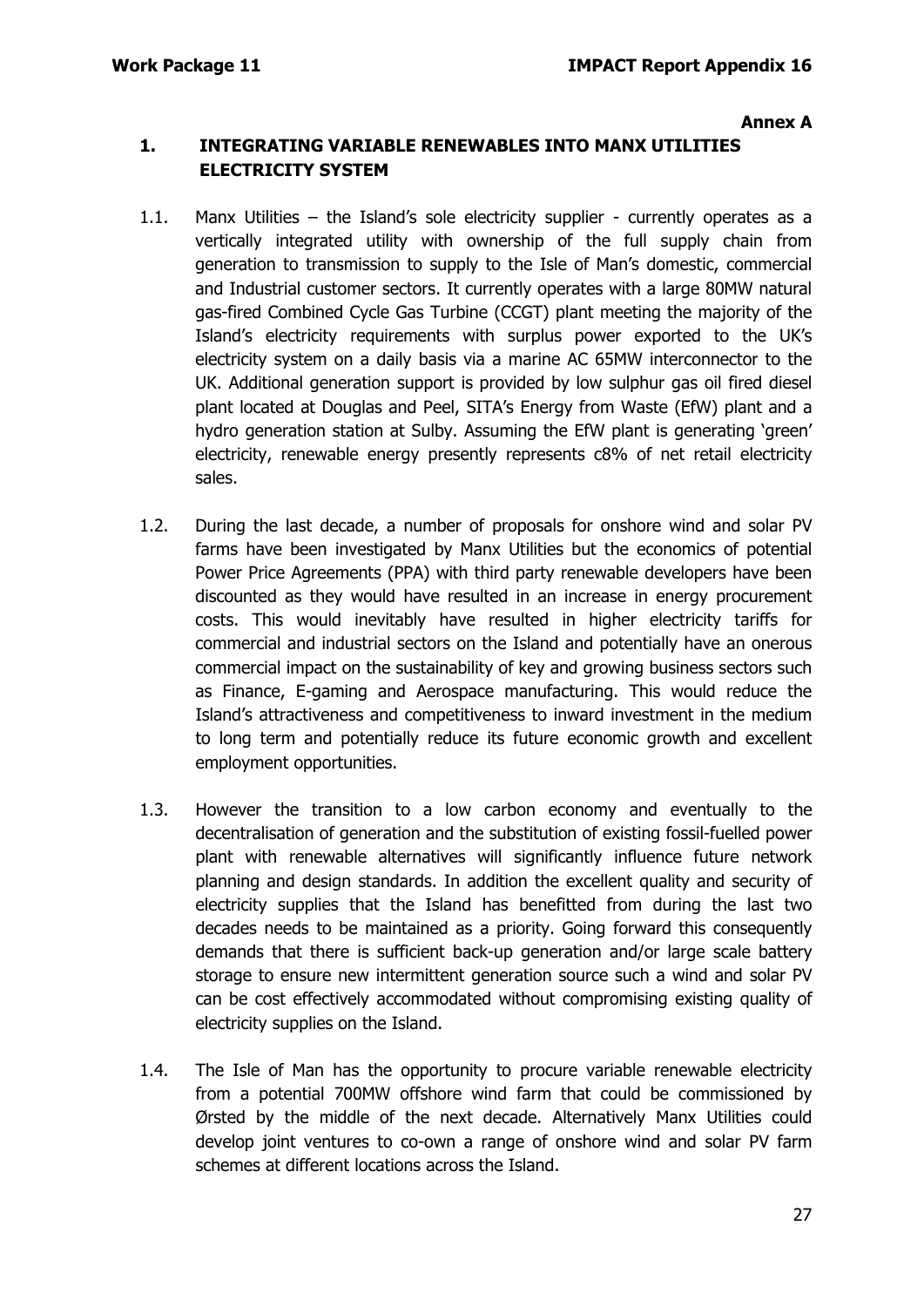- 1.5. It is assumed that decarbonising the electricity sector must be conducted cost effectively to mitigate the risk of losing public acceptance and leading to substantial increases in power prices for industry, businesses and residents on the Isle of Man.
- 1.6. The levelised cost of generation from renewable energy technologies has declined in recent years to a position where wind and solar are equivalent to that of conventional fossil fuel and nuclear power in many parts of the world.
- 1.7. Although the cost of generation between these technologies maybe similar, they differ significantly when considering their ability to supply power on demand, with wind and solar having a problem with intermittency due to the nature of the technology. Therefore, these technologies require careful integration to enable reliable and cost effective interaction between renewables and other conventional generation or equivalent. When operating with a major interconnector to the UK, MU will need to minimise exposure to system imbalance prices when exporting as existing generation is considered base-load and therefore more predictable. Apart from potential significant reductions in the output of renewable generation, consideration will need to be also given to excess renewable generation when the Island electricity demand is low.
- 1.8. Calculating the cost of integrating renewables into the Manx Utilities grid requires the analysis of a variety of complicating factors; however two of the main factors are as follows:
	- Grid Reinforcement Costs wind and solar are generally located away from where the demand is the greatest, this means new transmission infrastructure will be required. This is less relevant for Islands because of their relative smaller size and where the highest electricity demands can be concentrated in just a few localised areas. However the lack of economies of scale and ready access to sufficient numbers of specialist engineers/technicians on an Island tends to accentuate both material and labour costs resulting in a degree of inflation of network reinforcement costs;
	- System Integration Costs costs relating to the interaction between new renewable power and existing conventional power generation, where the utilisation of existing plants is changed or reduced which can increase their specific generation costs. To maintain the resilience and reliability of electricity supplies, it will be necessary to pull back the maximum output from existing generation plant to provide sufficient levels of reserve capacity to cover the unexpected loss of renewable generation. In addition conventional plant can respond very quickly to variations in demand or renewable generation maintaining key security parameters such as system frequency within standard limits;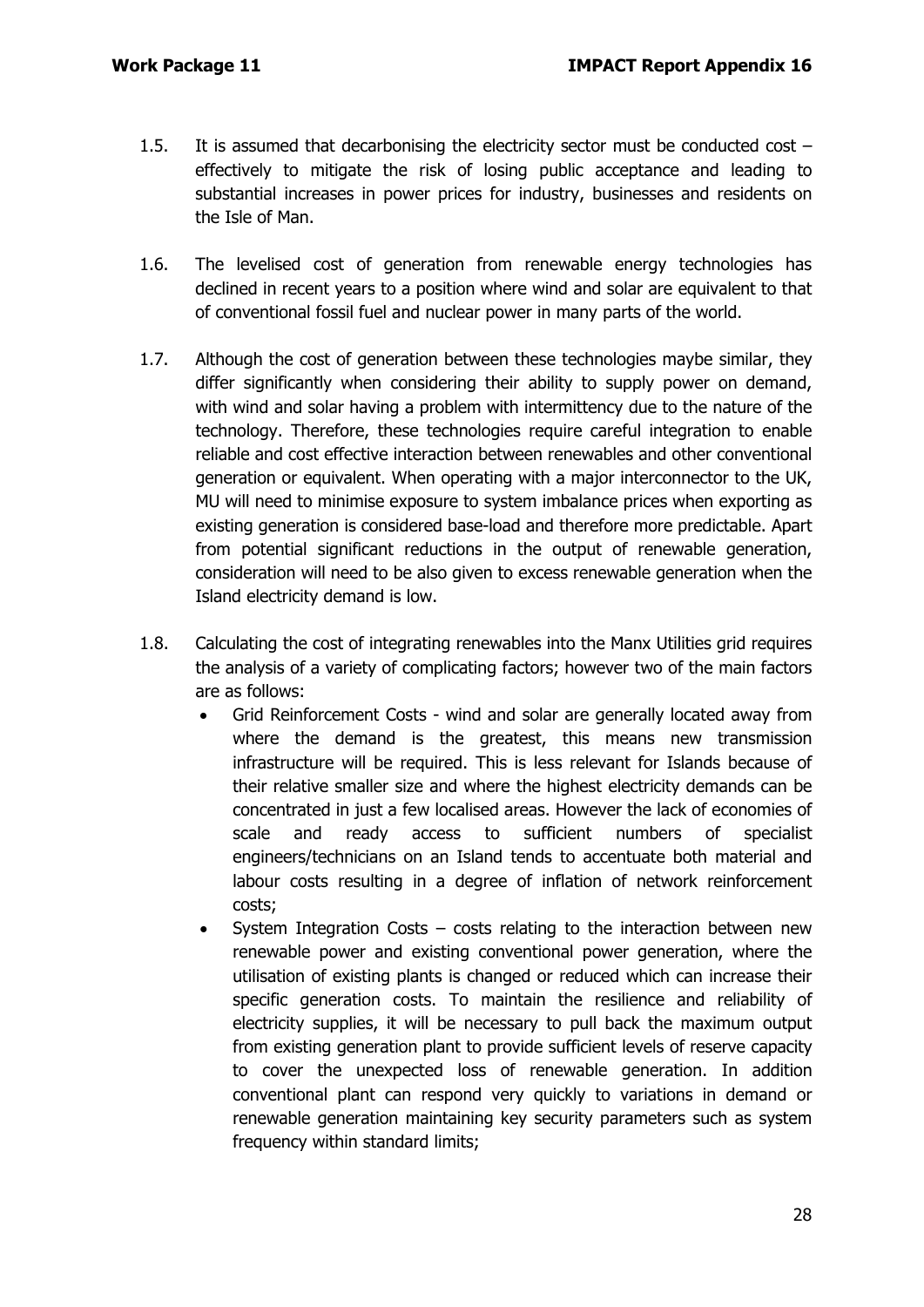- **Factors reducing integration costs in the future –** significant reduction in average integration costs can be achieved by a number of factors including: widespread deployment of utility scale and behind-the-meter electrical battery storage as well as combining thermal storage with heat pumps; use of dynamic pricing structures with the rollout of smart meters to aggressively encourage off-peak electricity usage; demand management services via vehicle to grid/home technological advances and aggregator services providing demand side response.
- 1.9. The above costs are variable considering the quantity of renewable energy to be integrated, with the general rule of thumb the higher the amount of renewable energy the higher the integration costs. Note that surplus integration costs will be incurred due to spilling of excess renewable generation when output is greater than demand which is more likely to occur when renewables represent a larger percentage of the total overall generation mix. However as the levelised unit cost of renewables falls the monetary value of 'spilled' generation becomes less material and therefore does not require expensive incremental transmission to avoid. The increasing load factor of large offshore wind farms and more sophisticated smart predictive software will make the output of these renewable sources more certain.

# **2. INTEGRATION COSTS: [OFF SHORE WIND FARMS]**

2.1. The tabled figures of the network reinforcement costs for integrating different ranges of renewable generation are based on a number of historic studies carried out in the UK and EU by reputable consultancies and universities. Some additional adjustments are made to reflect the MU position to incorporate the underlying cost multiplication factor for Islands due to lack of economies of scale and maintaining existing high levels of security standards on the Isle of Man. Depending on the speed of decarbonisation, these network integration costs could be even higher if other load management technologies have not developed at the same rate.

| % of total IOM<br>demand <sup>[1]</sup> | <b>Annual MU Integration</b><br>$Costs^{[2]}$ | <b>Notes:</b>      |
|-----------------------------------------|-----------------------------------------------|--------------------|
| 30%                                     | £1.5M                                         | Based on £12/MWh*  |
| 60%                                     | £6.2M                                         | Based on £25/MWh** |
| 100%                                    | £16.4M                                        | Based on £40/MWh** |

\*Based on 2006 UKER study and price inflated to 2019 levels

\*\*Assumes minimum mitigation from battery storage/load management/dynamic pricing [1] The % of island demand met by connecting the Isle of Man transmission grid to the Ørsted wind farm.

[2] The annual integration costs are expected to be multi-decadal. The figures provided here are indicative only and a fully evaluated study on large-scale renewables is required to provide a full cost-estimate.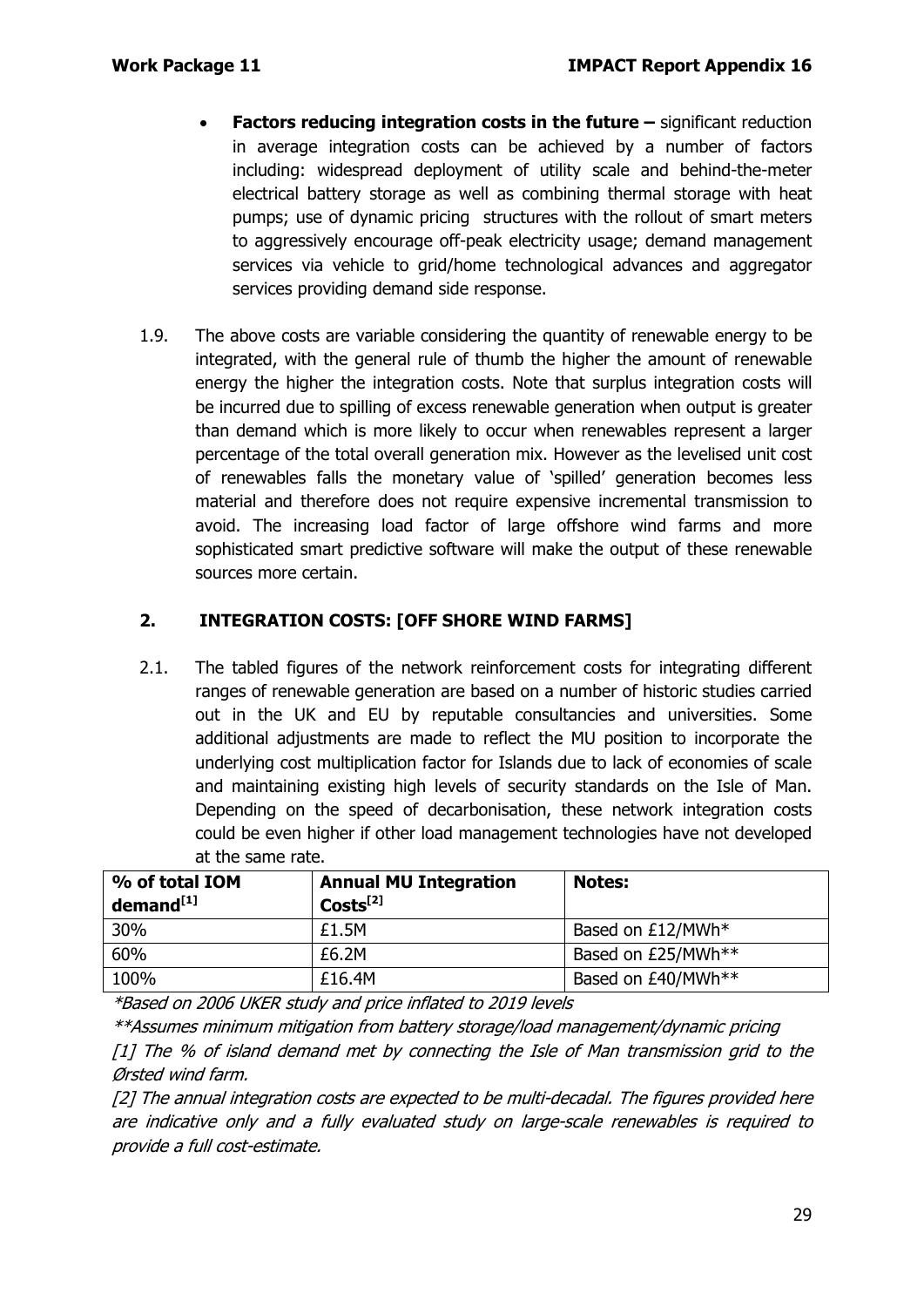#### **3. FUTURE CHALLENGES AND OPPORTUNITIES**

- 3.1. Maintaining network system integrity will become more paramount as we transition to a digital economy with increasing levels of artificial intelligence, smart grids and IoT sensors in homes and businesses. Therefore system parameters traditionally provided by thermal plant such as frequency regulation, voltage management and system inertia will need to be provided by other flexible plant and devices such as flywheels, synchronous condensers, etc. However this is counterbalanced by new vehicle to grid developments in EV batteries, collective load control of heat pumps and domestic battery storage allowing DC operation of key devices in the home at winter peaks and consequently alleviating electricity peak demands and delaying the need for network reinforcement.
- 3.2. In the future renewable technologies will incorporate the ability to deliver ancillary services to the grid such as fast frequency response, reactive power for voltage support and inertia control.